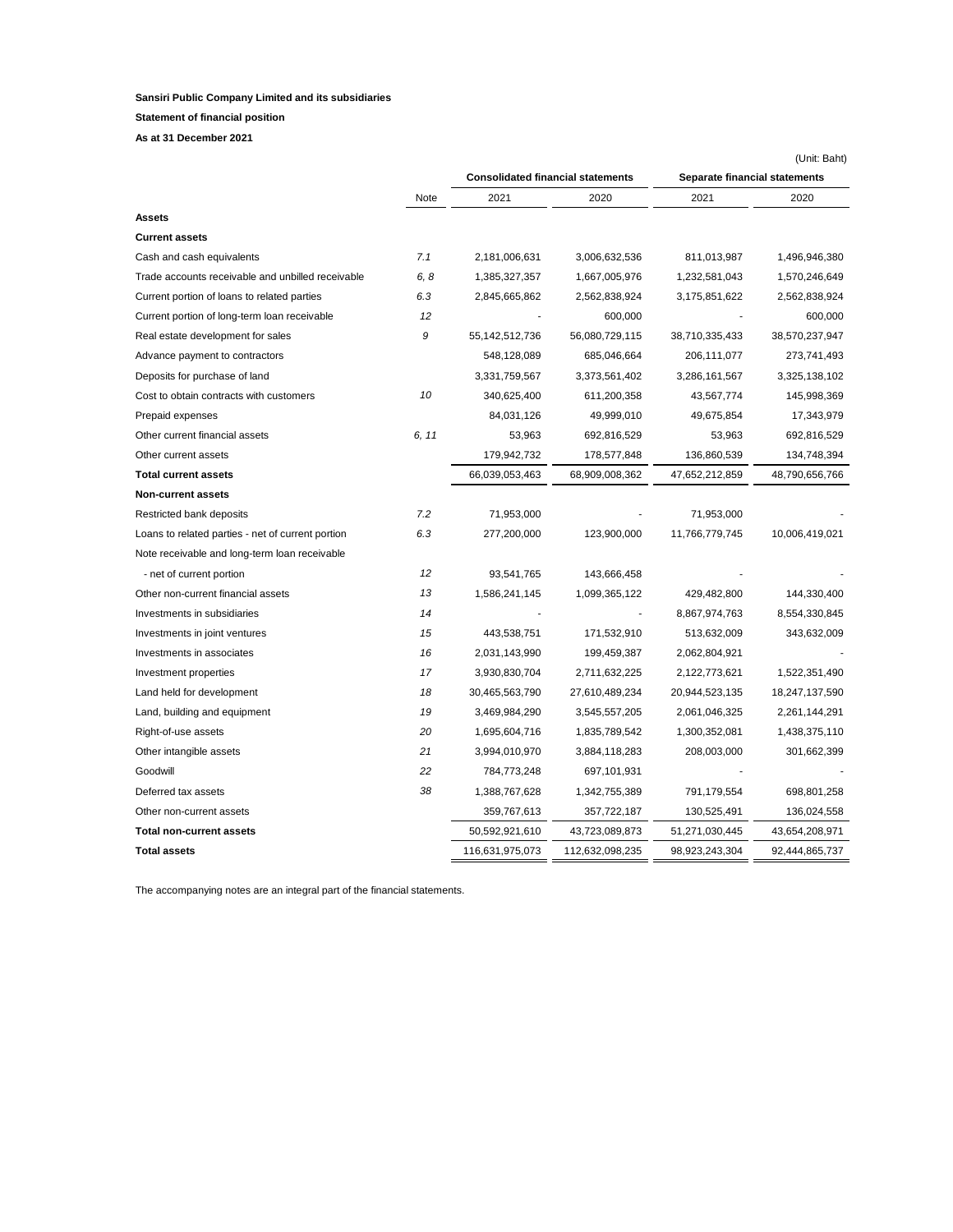**Statement of financial position (continued)**

**As at 31 December 2021**

|                                                         |      |                                          |                |                               | (Unit: Baht)   |  |
|---------------------------------------------------------|------|------------------------------------------|----------------|-------------------------------|----------------|--|
|                                                         |      | <b>Consolidated financial statements</b> |                | Separate financial statements |                |  |
|                                                         | Note | 2021                                     | 2020           | 2021                          | 2020           |  |
| Liabilities and shareholders' equity                    |      |                                          |                |                               |                |  |
| <b>Current liabilities</b>                              |      |                                          |                |                               |                |  |
| Short-term loans from banks                             | 23   | 5,880,000,000                            | 2,919,000,000  | 5,880,000,000                 | 2,919,000,000  |  |
| Bills of exchange                                       | 23   | 3,993,897,425                            | 1,123,196,083  | 3,993,897,425                 | 1,123,196,083  |  |
| Trade accounts payable                                  | 24   | 1,084,108,080                            | 2,214,301,544  | 659,492,255                   | 1,263,891,106  |  |
| Current portion of long-term loans                      | 25   | 8,559,479,321                            | 5,359,911,905  | 4,672,264,515                 | 2,751,353,906  |  |
| Current portion of long-term promissory note -          |      |                                          |                |                               |                |  |
| purchase of land                                        | 27   | 1,011,130,966                            | 2,372,350,386  | 343,825,446                   | 1,166,648,831  |  |
| Unsecured debentures - due within one year              | 28   | 10,728,345,693                           | 8,196,653,293  | 10,728,345,693                | 8,196,653,293  |  |
| Current portion of long-term lease liabilities          | 20   | 179,261,662                              | 175,730,851    | 131,718,371                   | 130,815,967    |  |
| Corporate income tax payable                            |      | 159,698,149                              | 124,255,311    | 60,471,861                    | 2,630,680      |  |
| Short-term provisions                                   | 30   | 115,651,245                              | 146,996,659    | 92,002,240                    | 116,868,692    |  |
| Unearned income                                         | 9.5  | 2,290,511,258                            | 3,670,306,419  | 502,084,328                   | 1,167,374,909  |  |
| Other current liabilities                               |      |                                          |                |                               |                |  |
| Advance received from customers                         | 6.3  | 497,283,954                              | 709,849,145    | 439,965,214                   | 475,890,643    |  |
| Construction retention                                  |      | 567,678,528                              | 836,861,775    | 404,150,366                   | 540,505,682    |  |
| Accrued expenses                                        |      | 1,173,750,612                            | 876,026,696    | 800,725,121                   | 536,410,555    |  |
| Accrued construction costs                              |      | 974,943,803                              | 1,227,159,071  | 844,768,792                   | 904,206,493    |  |
| Others                                                  |      | 429,500,920                              | 760,685,495    | 299,193,772                   | 682,482,811    |  |
| <b>Total current liabilities</b>                        |      | 37,645,241,616                           | 30,713,284,633 | 29,852,905,399                | 21,977,929,651 |  |
| <b>Non-current liabilities</b>                          |      |                                          |                |                               |                |  |
| Deferred leasehold revenue                              |      | 179,165,052                              | 221,054,514    |                               |                |  |
| Loans from related parties                              | 6.3  |                                          |                | 1,463,895,870                 | 923,944,201    |  |
| Long-term loans - net of current portion                | 25   | 9,596,618,261                            | 14,455,783,119 | 6,025,576,460                 | 9,600,258,358  |  |
| Liabilities from agreements to sell and purchase assets |      |                                          |                |                               |                |  |
| with right to buy back and sell back                    | 26   | 635,694,100                              | 637,777,545    | 598,552,359                   | 601,160,872    |  |
| Long-term promissory note - purchase of land -          |      |                                          |                |                               |                |  |
| net of current portion                                  | 27   |                                          | 990,586,063    |                               | 337,083,771    |  |
| Unsecured debentures - net of current portion           | 28   | 24,935,725,367                           | 23,464,993,823 | 24,935,725,367                | 23,464,993,823 |  |
| Provision for transaction under equity method of        |      |                                          |                |                               |                |  |
| investments in joint ventures                           | 15.1 | 244,451,528                              | 501,806,784    |                               |                |  |
| Long-term lease liabilities - net of current portion    | 20   | 1,530,587,323                            | 1,588,260,342  | 1,181,812,204                 | 1,290,549,289  |  |
| Provision for long-term employee benefits               | 29   | 350,512,550                              | 329,392,725    | 241,972,548                   | 225,452,341    |  |
| Long-term provisions                                    | 30   | 313,184,338                              | 289,641,830    | 285,721,212                   | 264,322,024    |  |
| Deferred tax liabilities                                | 38   | 1,472,792                                | 24,098,465     |                               |                |  |
| Other non-current liabilities                           |      | 232,665,864                              | 218,176,212    | 130,975,213                   | 120,112,594    |  |
| <b>Total non-current liabilities</b>                    |      | 38,020,077,175                           | 42,721,571,422 | 34,864,231,233                | 36,827,877,273 |  |
| <b>Total liabilities</b>                                |      | 75,665,318,791                           | 73,434,856,055 | 64,717,136,632                | 58,805,806,924 |  |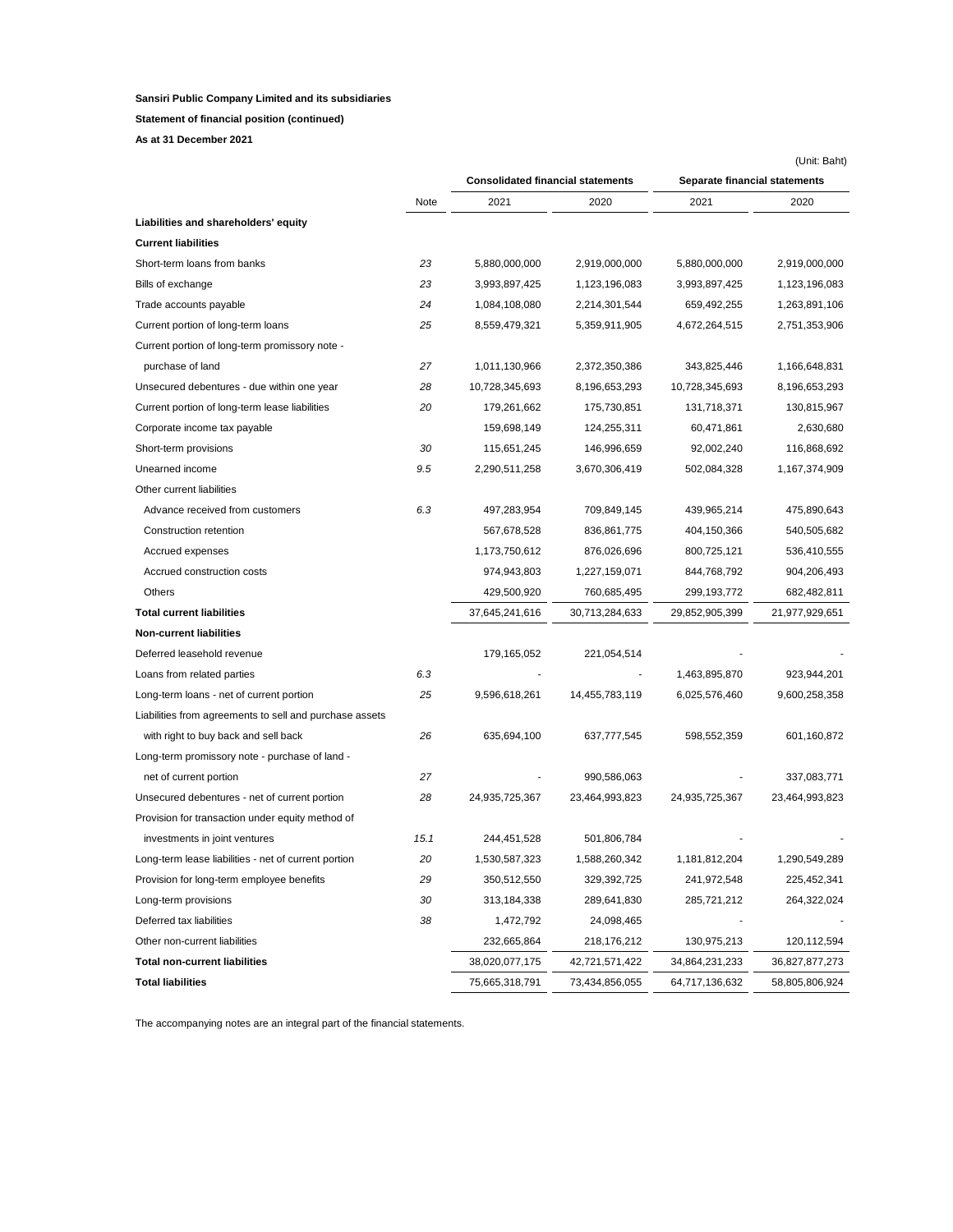# **Statement of financial position (continued)**

**As at 31 December 2021**

|                                                          |      |                                          |                   |                               | (Unit: Baht)    |
|----------------------------------------------------------|------|------------------------------------------|-------------------|-------------------------------|-----------------|
|                                                          |      | <b>Consolidated financial statements</b> |                   | Separate financial statements |                 |
|                                                          | Note | 2021                                     | 2020              | 2021                          | 2020            |
| Shareholders' equity                                     |      |                                          |                   |                               |                 |
| Share capital                                            | 31   |                                          |                   |                               |                 |
| Registered                                               |      |                                          |                   |                               |                 |
| 19,012,734,320 ordinary shares of Baht 1.07 each         |      |                                          |                   |                               |                 |
| (2020: 19,762,734,320 ordinary shares of Baht 1.07 each) |      | 20,343,625,722                           | 21,146,125,722    | 20,343,625,722                | 21,146,125,722  |
| Issued and paid-up                                       |      |                                          |                   |                               |                 |
| 14,883,054,320 ordinary shares of Baht 1.07 each         |      |                                          |                   |                               |                 |
| (2020: 14,862,734,320 ordinary shares of Baht 1.07 each) |      | 15,924,868,122                           | 15,903,125,722    | 15,924,868,122                | 15,903,125,722  |
| Share premium                                            | 31   | 2,359,190,969                            | 2,354,712,442     | 2,359,190,969                 | 2,354,712,442   |
| Subordinated perpetual debentures                        | 32   | 4,973,742,572                            | 4,973,742,572     | 4,973,742,572                 | 4,973,742,572   |
| Warrants                                                 | 33   | 47,150,000                               | 47,150,000        | 47,150,000                    | 47,150,000      |
| Capital reserve for share-based payment                  | 33   | 57,483,912                               |                   | 57,483,912                    |                 |
| Retained earnings - appropriated                         |      |                                          |                   |                               |                 |
| Statutory reserve                                        | 34   | 1,806,930,790                            | 1,706,066,856     | 1,806,930,790                 | 1,706,066,856   |
| Retained earnings - unappropriated                       |      | 13,790,014,108                           | 12,784,648,103    | 9,166,771,309                 | 8,792,692,223   |
| Other components of shareholders' equity                 |      | 266,031,683                              | (393, 892, 303)   | (130,031,002)                 | (138, 431, 002) |
| Equity attributable to owners of the Company             |      | 39,225,412,156                           | 37,375,553,392    | 34,206,106,672                | 33,639,058,813  |
| Non-controlling interests of subsidiaries                |      | 1,741,244,126                            | 1,821,688,788     |                               |                 |
| Total shareholders' equity                               |      | 40,966,656,282                           | 39, 197, 242, 180 | 34,206,106,672                | 33,639,058,813  |
| Total liabilities and shareholders' equity               |      | 116,631,975,073                          | 112,632,098,235   | 98,923,243,304                | 92,444,865,737  |
|                                                          |      |                                          |                   |                               |                 |

- - - -

The accompanying notes are an integral part of the financial statements.

Directors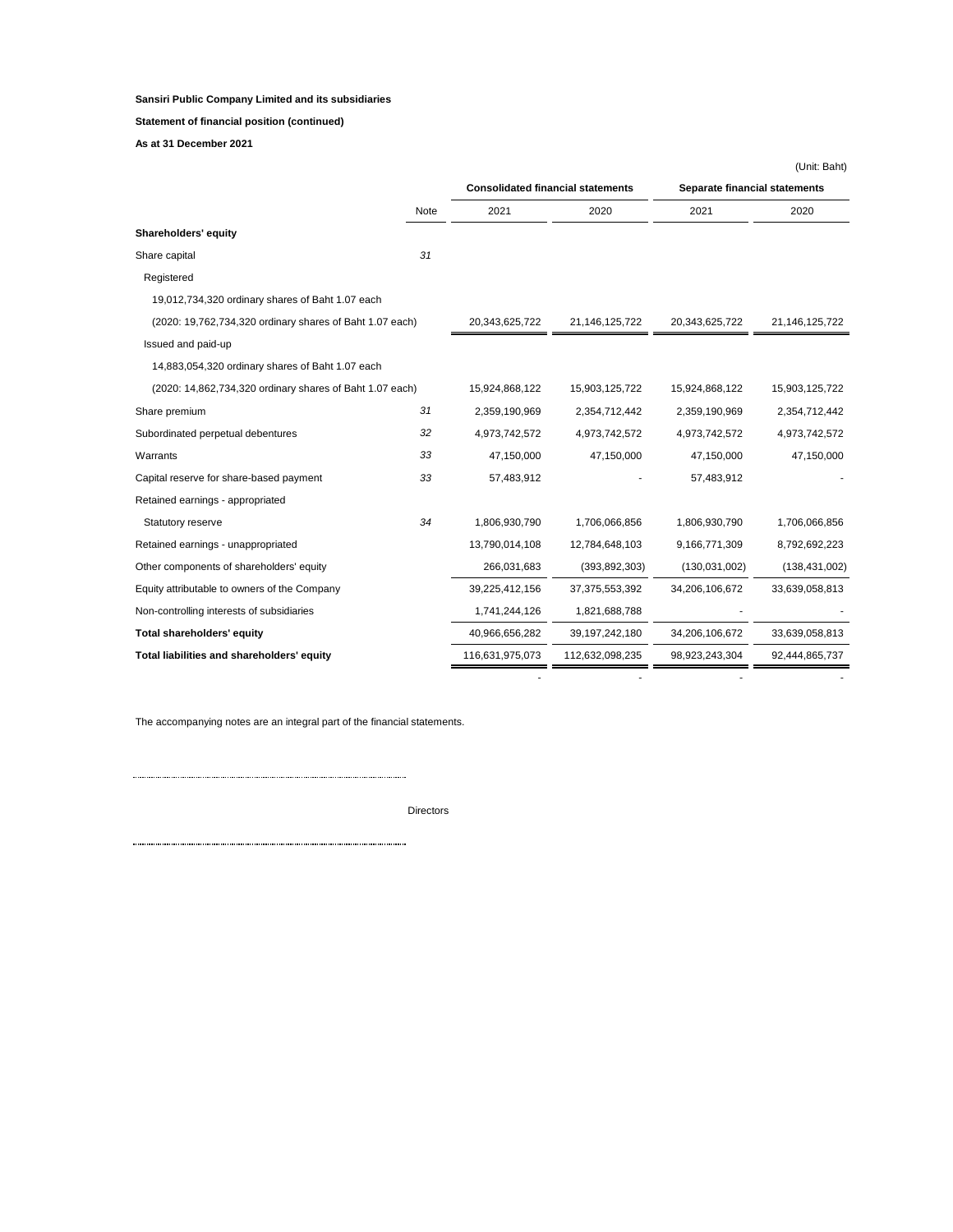### **Statement of comprehensive income**

**For the year ended 31 December 2021**

|                                                    |          |                                          |                 |                               | (Unit: Baht)    |
|----------------------------------------------------|----------|------------------------------------------|-----------------|-------------------------------|-----------------|
|                                                    |          | <b>Consolidated financial statements</b> |                 | Separate financial statements |                 |
|                                                    | Note     | 2021                                     | 2020            | 2021                          | 2020            |
| Profit or loss:                                    |          |                                          |                 |                               |                 |
| Revenues                                           |          |                                          |                 |                               |                 |
| Revenues from sales of real estate                 |          | 26,170,233,956                           | 30,558,839,891  | 19,770,134,632                | 22,195,562,921  |
| Revenues from business management services         |          | 1,687,056,997                            | 2,751,289,235   | 1,132,014,888                 | 3,218,208,902   |
| Revenues from hotel management services            |          | 314,797,916                              | 139,340,789     |                               |                 |
| Revenues from sales of construction materials      |          | 52,346,800                               | 53,002,452      | 104,222,925                   | 120, 133, 297   |
| Revenues from projects for rent                    |          | 155,593,753                              | 119,091,475     | 89,662,284                    | 69,959,707      |
| Revenues from other services                       | 36       | 261,876,343                              | 211,569,133     | 20,592,949                    | 12,992,640      |
| Other revenues                                     |          |                                          |                 |                               |                 |
| Gain on sale of land                               |          |                                          | 10,687,593      |                               | 10,687,593      |
| Gain on sale of investment in joint ventures       | 15       |                                          | 93,128,416      |                               |                 |
| Dividend income                                    | 14, 15.2 | 540,736                                  |                 | 110,585,904                   | 506,004,804     |
| Others                                             |          | 915,302,360                              | 770,307,224     | 363,716,645                   | 354,464,654     |
| <b>Total revenues</b>                              |          | 29,557,748,861                           | 34,707,256,208  | 21,590,930,227                | 26,488,014,518  |
| <b>Expenses</b>                                    |          |                                          |                 |                               |                 |
| Cost of real estate sales                          |          | 17,319,272,312                           | 22,909,904,102  | 13,206,698,222                | 16,905,174,714  |
| Cost of business management services               |          | 1,121,683,945                            | 1,974,961,362   | 878,474,647                   | 2,528,054,013   |
| Cost of hotel management services                  |          | 728,189,364                              | 472,898,166     |                               |                 |
| Cost of construction materials sales               |          | 49,768,798                               | 47,204,337      | 96,976,881                    | 104,791,529     |
| Cost of projects for rent                          |          | 96,780,503                               | 93,290,300      | 40,769,135                    | 44,705,924      |
| Cost of other services                             | 36       | 290,953,598                              | 269,991,604     | 30,388,668                    | 25,731,241      |
| Selling expenses                                   |          | 2,022,469,750                            | 2,232,722,228   | 1,428,780,036                 | 1,604,779,654   |
| Administrative expenses                            |          | 4,352,632,046                            | 4,227,232,598   | 3,511,815,690                 | 3,666,278,722   |
| <b>Total expenses</b>                              |          | 25,981,750,316                           | 32,228,204,697  | 19,193,903,279                | 24,879,515,797  |
| <b>Operating profit</b>                            |          | 3,575,998,545                            | 2,479,051,511   | 2,397,026,948                 | 1,608,498,721   |
| Share of profit from investments in joint ventures | 15.2     | 75,100,809                               | 452,357,092     |                               |                 |
| Share of loss from investments in associates       | 16.2     | (99, 161)                                | (23, 133, 521)  |                               |                 |
| Finance income                                     |          | 189,774,541                              | 287,594,192     | 558,729,046                   | 558,957,251     |
| Finance cost                                       |          | (1, 165, 421, 245)                       | (977, 802, 413) | (1, 182, 990, 920)            | (984,090,583)   |
| Profit before income tax                           |          | 2,675,353,489                            | 2,218,066,861   | 1,772,765,074                 | 1,183,365,389   |
| Income tax expenses                                | 38       | (736,806,682)                            | (760,237,533)   | (376, 444, 647)               | (169, 214, 519) |
| Profit for the year                                |          | 1,938,546,807                            | 1,457,829,328   | 1,396,320,427                 | 1,014,150,870   |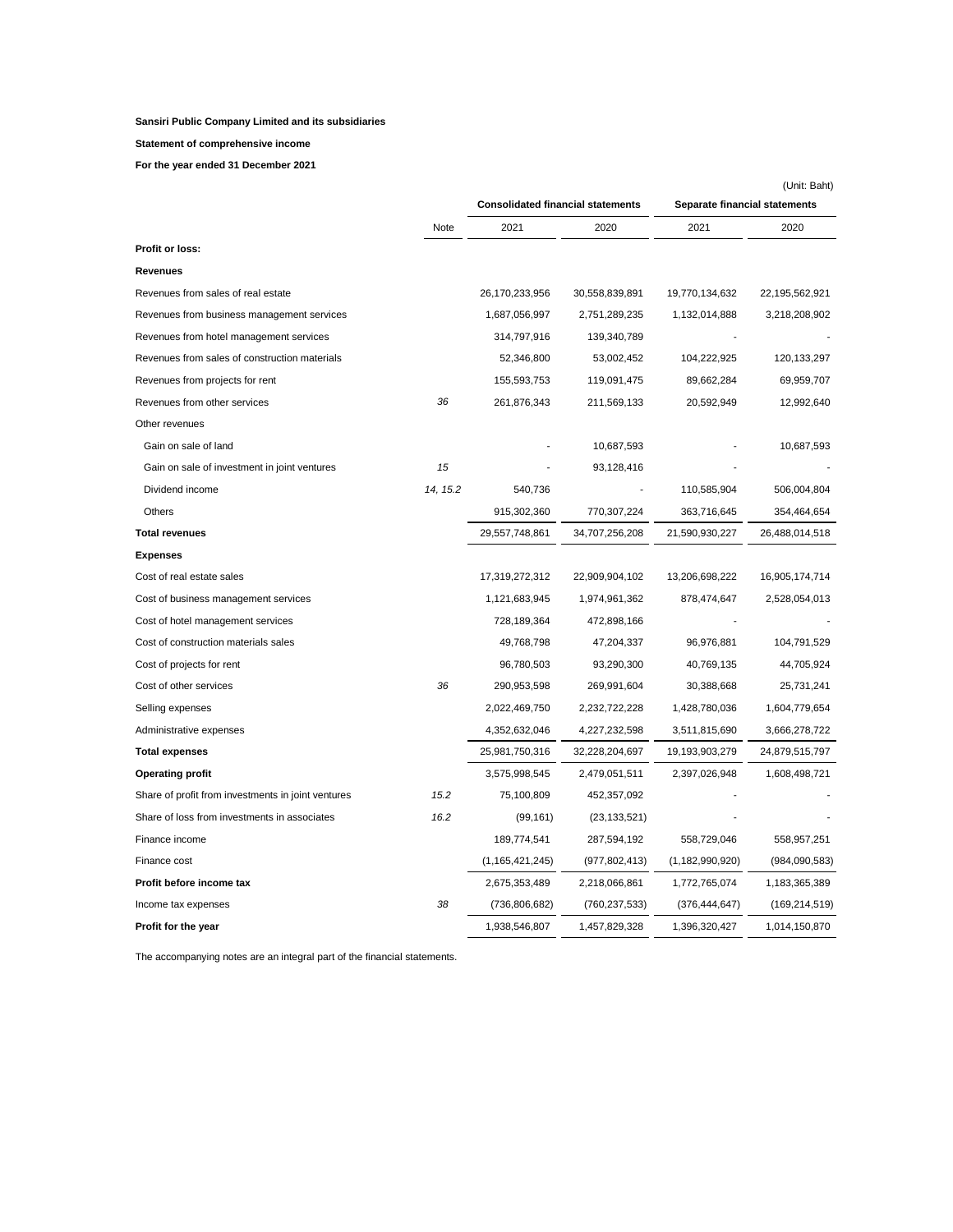### **Statement of comprehensive income (continued)**

**For the year ended 31 December 2021**

|                                                                 |        |                                          |                 |               | (Unit: Baht)                  |  |  |
|-----------------------------------------------------------------|--------|------------------------------------------|-----------------|---------------|-------------------------------|--|--|
|                                                                 |        | <b>Consolidated financial statements</b> |                 |               | Separate financial statements |  |  |
|                                                                 | Note   | 2021                                     | 2020            | 2021          | 2020                          |  |  |
| Other comprehensive income:                                     |        |                                          |                 |               |                               |  |  |
| Other comprehensive income to be reclassified                   |        |                                          |                 |               |                               |  |  |
| to profit or loss in subsequent periods:                        |        |                                          |                 |               |                               |  |  |
| Exchange differences on translation of financial statements in  |        |                                          |                 |               |                               |  |  |
| foreign currency                                                |        | 702,669,950                              | (7, 282, 374)   |               |                               |  |  |
| Share of other comprehensive income from investments            |        |                                          |                 |               |                               |  |  |
| in associates                                                   | 16.2   | 519,633                                  |                 |               |                               |  |  |
| Other comprehensive income (loss) to be reclassified            |        |                                          |                 |               |                               |  |  |
| to profit or loss in subsequent periods:                        |        | 703,189,583                              | (7, 282, 374)   |               |                               |  |  |
| Other comprehensive income not to be reclassified               |        |                                          |                 |               |                               |  |  |
| to profit or loss in subsequent periods:                        |        |                                          |                 |               |                               |  |  |
| Actuarial losses - net of income tax                            | 29, 38 |                                          | (9,040,221)     |               | (14, 018, 054)                |  |  |
| Profit (loss) on investments in equity designated at fair value |        |                                          |                 |               |                               |  |  |
| through other comprehensive income - net of income tax          | 38     | (25, 397, 471)                           | (527, 519, 853) | 8,400,000     | (160, 671, 002)               |  |  |
| Share of other comprehensive income from investments            |        |                                          |                 |               |                               |  |  |
| in joint ventures                                               | 15.2   | 3,351,136                                | 9,367,329       |               |                               |  |  |
| Share of other comprehensive income from investments            |        |                                          |                 |               |                               |  |  |
| in associates                                                   | 16.2   | (12,603,385)                             |                 |               |                               |  |  |
| Other comprehensive income not to be reclassified               |        |                                          |                 |               |                               |  |  |
| to profit or loss in subsequent periods - net of income tax     |        | (34, 649, 720)                           | (527, 192, 745) | 8,400,000     | (174, 689, 056)               |  |  |
| Other comprehensive income for the year                         |        | 668,539,863                              | (534, 475, 119) | 8,400,000     | (174, 689, 056)               |  |  |
| Total comprehensive income for the year                         |        | 2,607,086,670                            | 923,354,209     | 1,404,720,427 | 839,461,814                   |  |  |
| Profit (loss) attributable to:                                  |        |                                          |                 |               |                               |  |  |
| Equity holders of the Company                                   |        | 2,017,278,689                            | 1,673,085,667   | 1,396,320,427 | 1,014,150,870                 |  |  |
| Non-controlling interests of the subsidiaries                   |        | (78, 731, 882)                           | (215, 256, 339) |               |                               |  |  |
|                                                                 |        | 1,938,546,807                            | 1,457,829,328   |               |                               |  |  |
| Total comprehensive income attributable to:                     |        |                                          |                 |               |                               |  |  |
| Equity holders of the Company                                   |        | 2,687,531,332                            | 1,131,895,704   | 1,404,720,427 | 839,461,814                   |  |  |
| Non-controlling interests of the subsidiaries                   |        | (80, 444, 662)                           | (208, 541, 495) |               |                               |  |  |
|                                                                 |        | 2,607,086,670                            | 923,354,209     |               |                               |  |  |
| Earnings per share:                                             | 39     |                                          |                 |               |                               |  |  |
| Basic earnings per share                                        |        |                                          |                 |               |                               |  |  |
| Profit attributable to equity holders of the Company            |        | 0.114                                    | 0.106           | 0.072         | 0.061                         |  |  |
| Diluted earnings per share                                      |        |                                          |                 |               |                               |  |  |
| Profit attributable to equity holders of the Company            |        | 0.112                                    |                 | 0.071         |                               |  |  |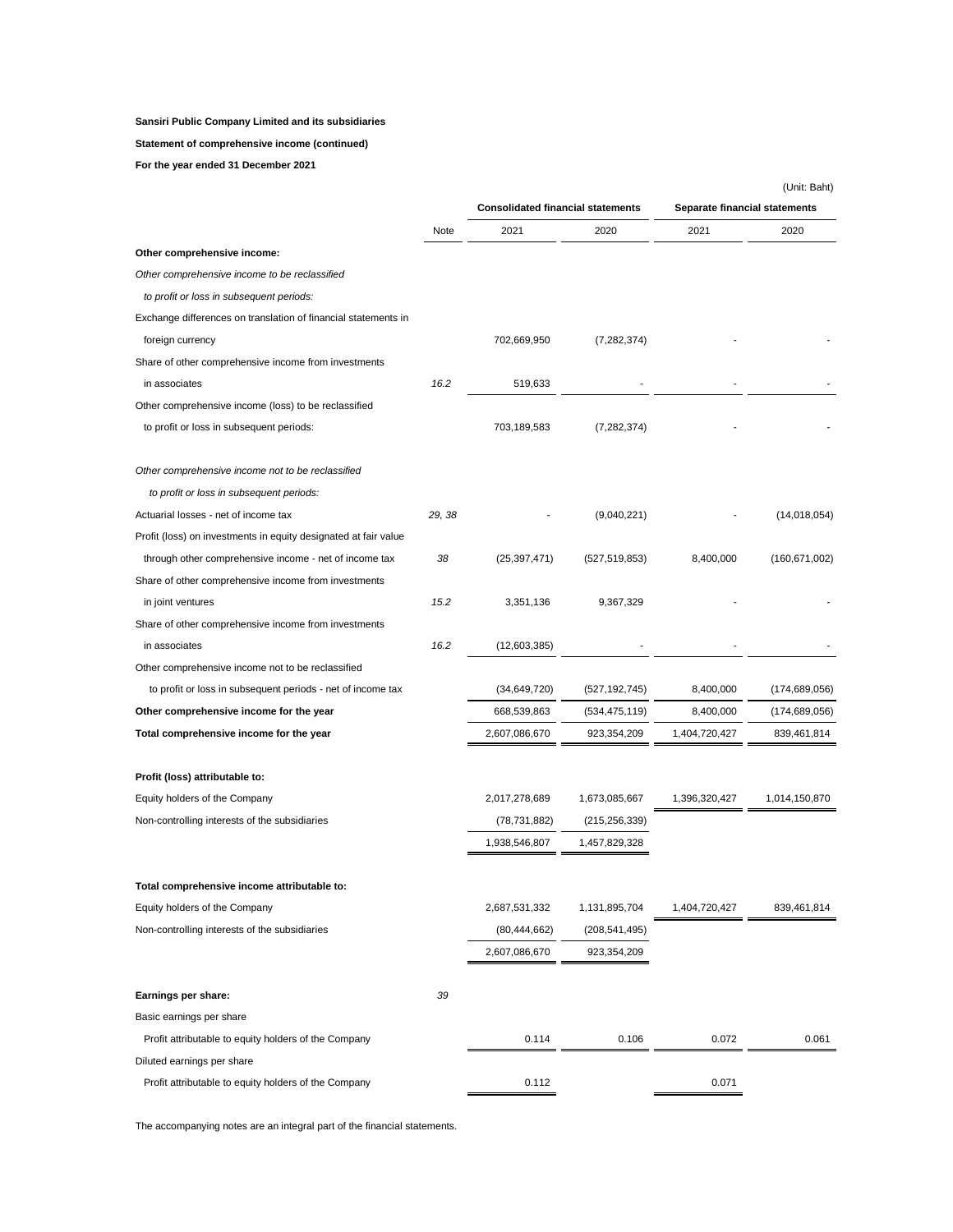**For the year ended 31 December 2021 Statement of changes in shareholders' equity**

**Consolidated financial statements** Equity attributable to owners of the Company Exchange Share of Capital reserve and the comprehensive Total differences on the comprehensive Total other Total other Total equity Issued and Subordinated for share-based for Retained earnings translation of translation of income from components of attributable to Non-controlling Total paid-up perpetual payment payment Appropriated and thancial statements Fair value joint ventures shareholders' owners of interests of shareholders' payment Note share capital Share premium Treasury stocks debentures Warrants transactions Statutory reserve Other Unappropriated in foreign currency reserve and associates equity the Company the subsidiaries equity **Balance as at 1 January 2020** 15,903,125,722 2,295,630,600 (935,010,301) - - 59,081,842 1,622,412,573 935,010,301 11,526,766,614 (565,051,173) 703,308,612 - 138,257,439 31,545,274,790 931,466,197 32,476,740,987 Profit for the year - - - - - - - - 1,673,085,667 - - - - 1,673,085,667 (215,256,339) 1,457,829,328 Other comprehensive income for the year - - - - - - - - (9,040,221) (13,997,218) (527,519,853) 9,367,329 (532,149,742) (541,189,963) 6,714,844 (534,475,119) Total comprehensive income for the year - - - - - - - - 1,664,045,446 (13,997,218) (527,519,853) 9,367,329 (532,149,742) 1,131,895,704 (208,541,495) 923,354,209 Issuance and offering of warrants *32, 33* - - - - 47,150,000 - - - - - - - - 47,150,000 - 47,150,000 Transfer equity from share-based payment to share premium *33* - 59,081,842 - - - (59,081,842) - - - - - - - - - - Dividend paid *41* - - - - - - - - (848,380,807) - - - - (848,380,807) - (848,380,807) Dividend paid for subordinated perpetual debentures net of income tax *32* - - - - - - - - (102,279,456) - - - - (102,279,456) - (102,279,456) Statutory reserve *34* - - - - - - 83,654,283 - (83,654,283) - - - - - - - Resales of treasury stocks - - 935,010,301 - - - - (935,010,301) 628,150,589 - - - - 628,150,589 - 628,150,589 Issuance of subordinated perpetual debentures *32* - - - 4,973,742,572 - - - - - - - - - 4,973,742,572 - 4,973,742,572 Increase in non-controlling interests of subsidiaries from fair value adjustment of other intangible assets from purchases of investment in subsidiaries - - - - - - - - - - - - - - 931,428,001 931,428,001 Additional investment in subsidiaries of non-controlling interests of subsidiaries - - - - - - - - - - - - - - 222,163,821 222,163,821 Increase in non-controlling interests of subsidiaries from share-based payment - - - - - - - - - - - - - - 1,491,816 1,491,816 Increase in non-controlling interests of subsidiaries from payback to shareholders - - - - - - - - - - - - - - (56,319,552) (56,319,552) **Balance as at 31 December 2020** 15,903,125,722 2,354,712,442 - 4,973,742,572 47,150,000 - 1,706,066,856 - 12,784,648,103 (579,048,391) 175,788,759 9,367,329 (393,892,303) 37,375,553,392 1,821,688,788 39,197,242,180 **Balance as at 1 January 2021** 15,903,125,722 2,354,712,442 - 4,973,742,572 47,150,000 - 1,706,066,856 - 12,784,648,103 (579,048,391) 175,788,759 9,367,329 (393,892,303) 37,375,553,392 1,821,688,788 39,197,242,180 Profit for the year - - - - - - - - 2,017,278,689 - - - - 2,017,278,689 (78,731,882) 1,938,546,807 Other comprehensive income for the year - - - - - - - - - 704,382,730 (25,397,471) (8,732,616) 670,252,643 670,252,643 (1,712,780) 668,539,863 Total comprehensive income for the year - - - - - - - - 2,017,278,689 704,382,730 (25,397,471) (8,732,616) 670,252,643 2,687,531,332 (80,444,662) 2,607,086,670 Capital reserve for share-based payment transactions *33* - - - - 61,352,839 - - - - - - - 61,352,839 - 61,352,839 Issuance of ordinary shares from exercise of warrants *33* 21,742,400 4,478,527 - - - (3,868,927) - - - - - - - 22,352,000 - 22,352,000 Dividend paid *41* - - - - - - - - (594,377,403) - - - - (594,377,403) - (594,377,403) Dividend paid for subordinated perpetual debentures net of income tax *32* - - - - - - - - (327,000,004) - - - - (327,000,004) - (327,000,004) Statutory reserve *34* - - - - - - 100,863,934 - (100,863,934) - - - - - - - Transfer of fair value reserve of investments in equity instruments designed at fair value through other comprehensive income due to disposal of investments results and the comprehensive income of the comprehensive income of the comprehensive income of the comprehensive income of the comprehensive income of the comprehensive **Balance as at 31 December 2021** 15,924,868,122 2,359,190,969 - 4,973,742,572 47,150,000 57,483,912 1,806,930,790 - 13,790,014,108 125,334,339 140,062,631 634,713 266,031,683 39,225,412,156 1,741,244,126 40,966,656,282 - - - - - - - - - - - - - - - - - - - - - - - - - - Retained earnings Appropriated Other components of equity Other comprehensive income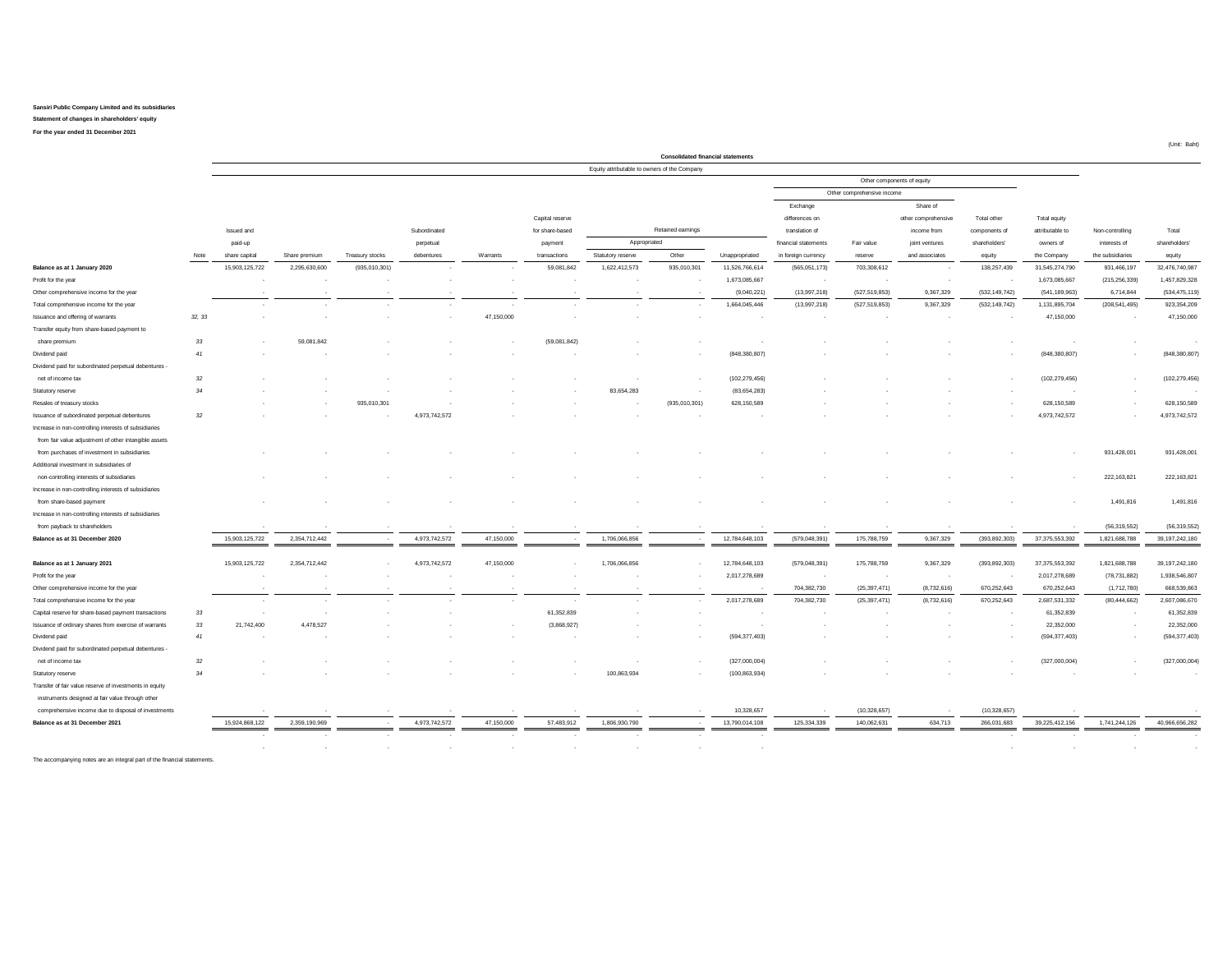### **Statement of changes in shareholders' equity (continued)**

**For the year ended 31 December 2021**

|                                                       |        |                |               |                |               |            | Separate financial statements |                          |                          |                 |                            |                     |
|-------------------------------------------------------|--------|----------------|---------------|----------------|---------------|------------|-------------------------------|--------------------------|--------------------------|-----------------|----------------------------|---------------------|
|                                                       |        |                |               |                |               |            | Capital reserve               |                          |                          |                 | Other components of equity |                     |
|                                                       |        | Issued and     |               |                | Subordinated  |            | for share-based               |                          | Retained earnings        |                 | Other comprehensive income |                     |
|                                                       |        | paid-up        |               |                | perpetual     |            | payment                       | Appropriated             |                          |                 | Fair value                 | Total shareholders' |
|                                                       | Note   | share capital  | Share premium | Treasury stock | debentures    | Warrants   | transactions                  | Statutory reserve        | Other                    | Unappropriated  | reserve                    | equity              |
| Balance as at 1 January 2020                          |        | 15,903,125,722 | 2,295,630,600 | (935,010,301)  |               |            | 59,081,842                    | 1,622,412,573            | 935,010,301              | 8,198,723,364   | 22,240,000                 | 28,101,214,101      |
| Profit for the year                                   |        |                |               |                |               |            |                               |                          |                          | 1,014,150,870   | $\overline{\phantom{a}}$   | 1,014,150,870       |
| Other comprehensive income for the year               |        |                |               |                |               |            |                               |                          |                          | (14, 018, 054)  | (160, 671, 002)            | (174, 689, 056)     |
| Total comprehensive income for the year               |        |                |               |                |               | ۰.         |                               |                          |                          | 1,000,132,816   | (160, 671, 002)            | 839,461,814         |
| Issuance and offering of warrants                     | 32, 33 |                |               |                |               | 47,150,000 |                               |                          |                          |                 |                            | 47,150,000          |
| Transfer equity from share-based payment to           |        |                |               |                |               |            |                               |                          |                          |                 |                            |                     |
| share premium                                         | 33     |                | 59,081,842    |                |               |            | (59,081,842)                  |                          |                          |                 |                            |                     |
| Dividend paid                                         | 41     |                |               |                |               |            |                               |                          |                          | (848, 380, 807) |                            | (848, 380, 807)     |
| Dividend paid for subordinated perpetual debentures - |        |                |               |                |               |            |                               |                          |                          |                 |                            |                     |
| net of income tax                                     | 32     |                |               |                |               |            |                               |                          | $\overline{\phantom{a}}$ | (102, 279, 456) |                            | (102, 279, 456)     |
| Statutory reserve                                     | 34     |                |               |                |               |            |                               | 83,654,283               |                          | (83, 654, 283)  |                            |                     |
| Resales of treasury stocks                            |        |                |               | 935,010,301    |               |            |                               | $\overline{\phantom{a}}$ | (935,010,301)            | 628,150,589     |                            | 628,150,589         |
| Issuance of subordinated perpetual debentures         | 32     |                |               |                | 4,973,742,572 |            |                               |                          |                          |                 |                            | 4,973,742,572       |
| Balance as at 31 December 2020                        |        | 15,903,125,722 | 2,354,712,442 | $\cdot$        | 4,973,742,572 | 47,150,000 | $\overline{\phantom{a}}$      | 1,706,066,856            | $\overline{\phantom{a}}$ | 8,792,692,223   | (138, 431, 002)            | 33,639,058,813      |
|                                                       |        |                |               |                |               |            |                               |                          |                          |                 |                            |                     |
| Balance as at 1 January 2021                          |        | 15,903,125,722 | 2,354,712,442 | ٠              | 4,973,742,572 | 47,150,000 |                               | 1,706,066,856            |                          | 8,792,692,223   | (138, 431, 002)            | 33,639,058,813      |
| Profit for the year                                   |        |                |               |                |               |            |                               |                          |                          | 1,396,320,427   | ٠                          | 1,396,320,427       |
| Other comprehensive income for the year               |        |                |               |                |               |            |                               |                          |                          |                 | 8,400,000                  | 8,400,000           |
| Total comprehensive income for the year               |        |                |               |                |               |            |                               |                          |                          | 1,396,320,427   | 8,400,000                  | 1,404,720,427       |
| Capital reserve for share-based payment transactions  | 33     |                |               |                |               |            | 61,352,839                    |                          |                          |                 |                            | 61,352,839          |
| Issuance of ordinary shares from exercise of warrants | 33     | 21,742,400     | 4,478,527     |                |               |            | (3,868,927)                   |                          |                          |                 |                            | 22,352,000          |
| Dividend paid                                         | 41     |                |               |                |               |            |                               |                          |                          | (594, 377, 403) |                            | (594, 377, 403)     |
| Dividend paid for subordinated perpetual debentures - |        |                |               |                |               |            |                               |                          |                          |                 |                            |                     |
| net of income tax                                     | 32     |                |               |                |               |            |                               |                          |                          | (327,000,004)   |                            | (327,000,004)       |
| Statutory reserve                                     | 34     |                |               |                |               |            |                               | 100,863,934              |                          | (100, 863, 934) |                            |                     |
| Balance as at 31 December 2021                        |        | 15,924,868,122 | 2,359,190,969 |                | 4,973,742,572 | 47,150,000 | 57,483,912                    | 1,806,930,790            |                          | 9,166,771,309   | (130, 031, 002)            | 34,206,106,672      |
|                                                       |        |                |               |                |               |            |                               |                          |                          |                 |                            |                     |
|                                                       |        |                |               |                |               |            |                               |                          |                          |                 |                            |                     |

The accompanying notes are an integral part of the financial statements.

(Unit: Baht)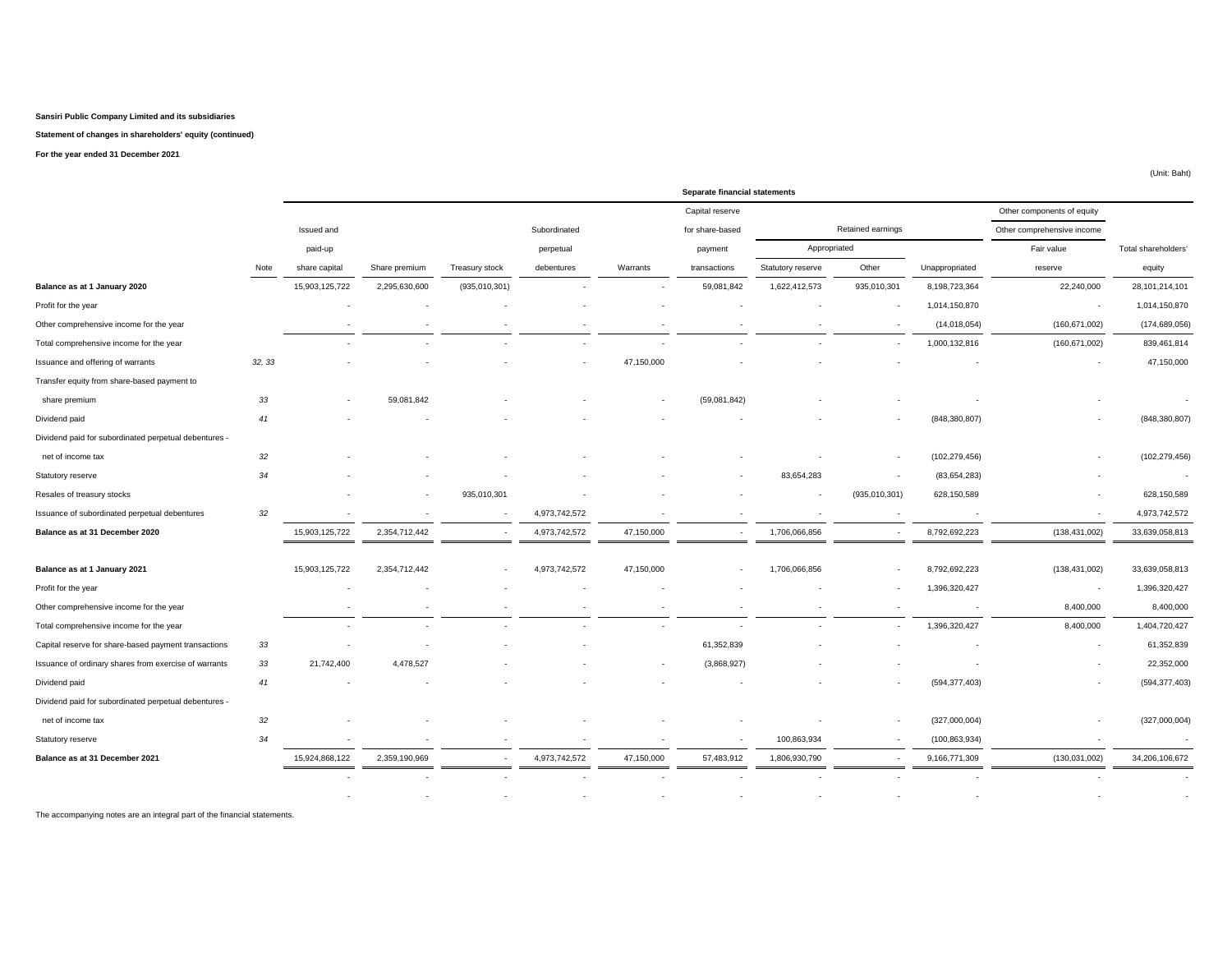### **Cash flow statement**

**For the year ended 31 December 2021**

|                                                                        | <b>Consolidated financial statements</b> |                     | (Unit: Baht)<br>Separate financial statements |                  |  |
|------------------------------------------------------------------------|------------------------------------------|---------------------|-----------------------------------------------|------------------|--|
|                                                                        | 2021                                     | 2020                | 2021                                          | 2020             |  |
| Cash flows from operating activities                                   |                                          |                     |                                               |                  |  |
| Profit before tax                                                      | 2,675,353,489                            | 2,218,066,861       | 1,772,765,074                                 | 1,183,365,389    |  |
| Adjustments to reconcile profit before tax to net cash provided        |                                          |                     |                                               |                  |  |
| by (paid from) operating activities                                    |                                          |                     |                                               |                  |  |
| Decrease in property development for sale from transferring to         |                                          |                     |                                               |                  |  |
| cost of real estate sales                                              | 17,256,213,638                           | 22,879,276,786      | 13,095,200,607                                | 16,894,013,978   |  |
| Depreciation of investment properties                                  | 74,086,764                               | 79,124,114          | 24,505,613                                    | 31,965,516       |  |
| Depreciation of land, building and equipment                           | 329,507,050                              | 318,450,882         | 245,826,559                                   | 229,782,414      |  |
| Depreciation of right-of-use assets                                    | 194,544,353                              | 184,975,593         | 161,608,828                                   | 155,201,908      |  |
| Amortisation of other intangible assets                                | 218,776,968                              | 244,291,799         | 137,572,506                                   | 135,306,483      |  |
| Write off of investment properties                                     | 21,477,739                               |                     | 21,477,739                                    |                  |  |
| Write off of land, building and equipment                              | 115,843,845                              | 3,089,942           | 115,336,704                                   |                  |  |
| Write off of other intangible assets                                   | 130,265,906                              |                     | 6,068                                         |                  |  |
| Gain on sales of land, building and equipment                          | (11,659,218)                             | (16, 220, 616)      | (11,799,219)                                  | (8,242,671)      |  |
| Gain on sales of investment properties                                 | (13, 479, 798)                           | (2,924,356)         | (5,025,685)                                   | (2,924,356)      |  |
| (Gain) loss on lease modification                                      | 1,364,879                                | (64, 911)           | (145, 594)                                    | (56, 233)        |  |
| (Gain) loss on sales of investments in joint ventures                  |                                          | (93, 128, 416)      |                                               | 137,917,865      |  |
| Deferred profit of transactions between the Company and joint ventures | 88,776,607                               | 258,691,703         |                                               |                  |  |
| Expected credit losses                                                 | 89,007,174                               | 65,796,750          | 18,894,016                                    | 61,216,764       |  |
| Expected credit losses of long-term loans to related parties           | 103,000,000                              | 108,500,000         | 168,033,480                                   | 203,853,975      |  |
| Leasehold revenue recognition                                          | (41,889,462)                             | (41, 177, 248)      |                                               |                  |  |
| Unrealised gain on exchanges                                           | (10, 207, 962)                           | (11, 533, 731)      | (10, 207, 962)                                | (11, 533, 731)   |  |
| Loss on diminution in value of real estate development for sale and    |                                          |                     |                                               |                  |  |
| land held for development (reversal)                                   | 55,103,447                               | (167, 186, 224)     | 145,851,715                                   | (84, 175, 950)   |  |
| Loss on diminution in value of investment properties                   |                                          | 25,000,000          |                                               | 25,000,000       |  |
| Loss on diminution in value of land, building and equipment (reversal) | 13,800,000                               | (1,204,803)         |                                               | (1, 204, 803)    |  |
| Loss on diminution in value of investments in subsidiaries (reversal)  |                                          | ٠                   | (50, 500, 000)                                | 136,000,000      |  |
| Loss on diminution in value of investments in joint ventures           |                                          |                     | 50,000,000                                    | 85,000,000       |  |
| Loss on diminution in value of investment in associate                 | 167,082,992                              | 1,200,000           |                                               |                  |  |
| Loss on changes in shareholding investment in associate                | 64,000,000                               |                     |                                               |                  |  |
| Homecare warranty expenses                                             | 72,633,713                               | 129,978,606         | 70,168,323                                    | 94,760,083       |  |
| Long-term employee benefits expenses                                   | 26,009,661                               | 147,544,621         | 18,875,340                                    | 102,012,935      |  |
| Provision for hotel and project for rent maintenance (reversal)        | 6,904,167                                | (3,431,547)         | 4,760,848                                     | (1, 416, 402)    |  |
| Provision for lawsuits (reversal)                                      | (822, 796)                               | 5,871,573           | (822, 796)                                    | 5,871,573        |  |
| Loss on fair value adjustments of financial assets                     | 8,000,000                                |                     | 8,000,000                                     |                  |  |
| Expense for share-based payment transactions                           | 61,352,839                               | 1,491,816           | 61,352,839                                    |                  |  |
| Share of profit from investments in joint ventures                     | (75, 100, 809)                           | (452, 357, 092)     |                                               |                  |  |
| Share of loss from investments in associates                           | 99,161                                   | 23,133,521          |                                               |                  |  |
| Dividend income                                                        | (540, 736)                               |                     | (110, 585, 904)                               | (506, 004, 804)  |  |
| Finance income                                                         | (189, 774, 541)                          | (287, 594, 192)     | (558, 729, 046)                               | (558, 957, 251)  |  |
| Finance cost                                                           | 1,178,254,327                            | 1,005,129,483       | 1,195,824,002                                 | 1,011,417,653    |  |
| Profit from operating activities before changes in                     |                                          |                     |                                               |                  |  |
| operating assets and liabilities                                       | 22,607,983,397                           | 26,622,790,914      | 16,568,244,055                                | 19,318,170,335   |  |
| (Increase) decrease in operating assets                                |                                          |                     |                                               |                  |  |
| Trade accounts receivable and unbilled receivable                      | 259,207,678                              | 237, 165, 725       | 318,771,590                                   | 191,261,075      |  |
| Real estate development for sale                                       | (19, 429, 436, 890)                      | (20, 491, 185, 205) | (15,986,393,554)                              | (15,588,314,031) |  |
| Deposits for purchase of land                                          | 41,801,835                               | (1,259,512,372)     | 38,976,535                                    | (1,456,687,072)  |  |
| Cost to obtain contracts with customers                                | 270,574,958                              | 239,707,807         | 102,430,595                                   | 47,015,457       |  |
| Other current assets                                                   | 120,760,855                              | 896,378,690         | 19,994,309                                    | 904,091,571      |  |
| Other non-current assets                                               | (88,792,510)                             | (101, 177, 579)     | 9,887,767                                     | 10,499,964       |  |
| Increase (decrease) in operating liabilities                           |                                          |                     |                                               |                  |  |
| Trade accounts payable                                                 | (1, 130, 193, 464)                       | (16,770,488)        | (604, 398, 851)                               | (161, 783, 982)  |  |
| Long-term promissory note - purchase of land                           | (2,399,381,094)                          | (1,304,829,329)     | (1, 174, 381, 094)                            | (1,304,829,328)  |  |
| Advance received from customers and unearned income                    | (1,592,360,352)                          | (1,587,646,602)     | (701, 216, 010)                               | (699, 775, 977)  |  |
| Other current liabilities                                              | (325, 794, 545)                          | 373,441,407         | (356, 831, 869)                               | 215,679,092      |  |
| Other non-current liabilities                                          | (1,810,765)                              | (64, 141, 351)      | (2,903,097)                                   | (66, 739, 407)   |  |
| Cash flows from (used in) operating activities                         | (1,667,440,897)                          | 3,544,221,617       | (1,767,819,624)                               | 1,408,587,697    |  |
| Cash paid for corporate income tax                                     | (706, 074, 589)                          | (713, 520, 210)     | (331, 331, 761)                               | (462, 237, 765)  |  |
| Net cash flows from (used in) operating activities                     | (2,373,515,486)                          | 2,830,701,407       | (2,099,151,385)                               | 946,349,932      |  |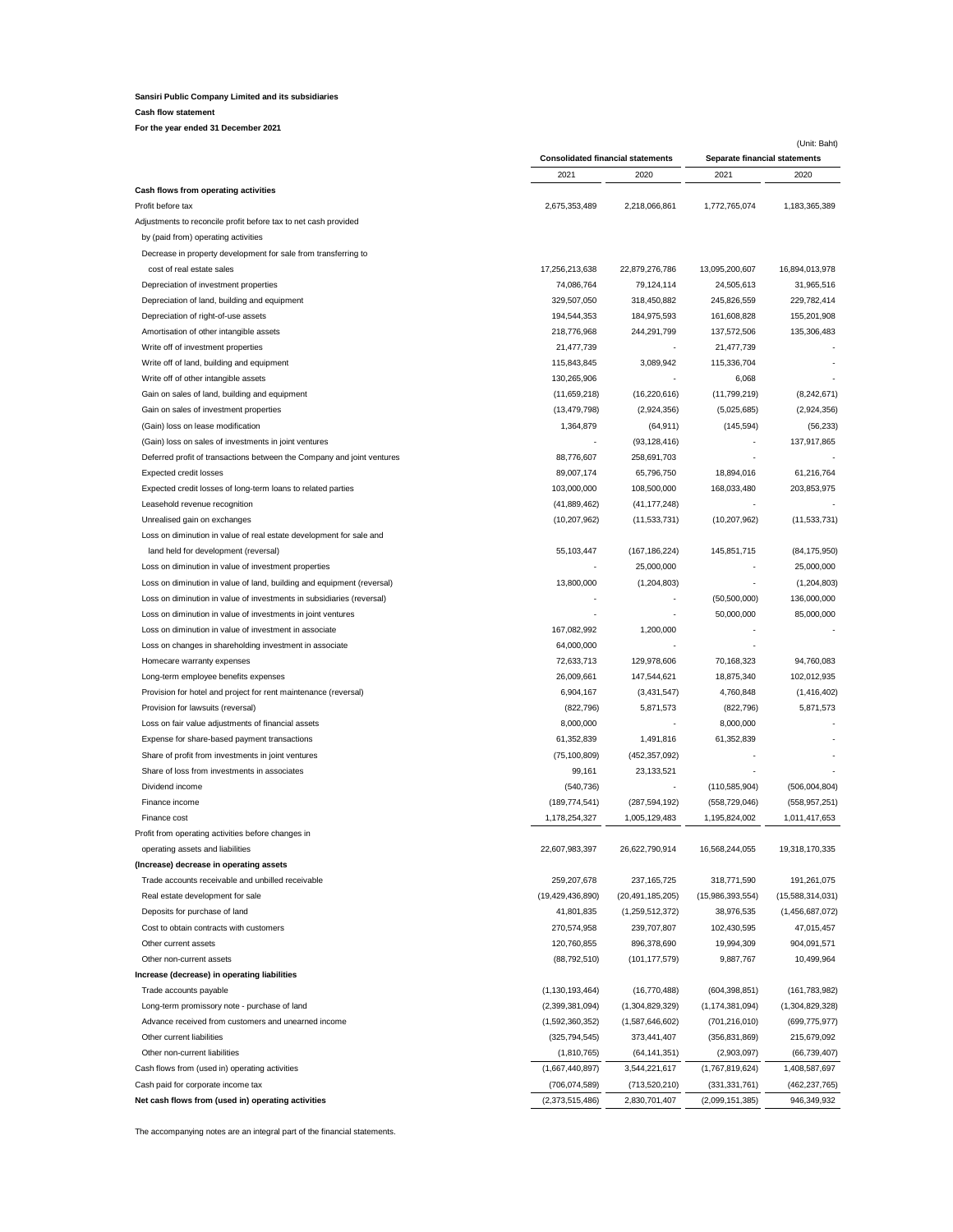**Cash flow statement (continued)**

**For the year ended 31 December 2021**

| <b>Consolidated financial statements</b><br>Separate financial statements<br>2020<br>2020<br>2021<br>2021<br>Cash flows from investing activities<br>700,000,000<br>700,000,000<br>(350,000,000)<br>Decrease (increase) in other current financial assets<br>(350,000,000)<br>Increase in restricted bank deposits<br>(71,953,000)<br>(71,953,000)<br>(1,780,112,698)<br>(1,405,379,581)<br>(8,091,400,347)<br>Increase in loans to related parties<br>(8,636,129,219)<br>Cash received from repayment of loans to related parties<br>910,800,000<br>5,855,628,927<br>6,094,722,317<br>9,710,708,185<br>Decrease in note receivable and long-term loan receivables<br>600,000<br>1,400,000<br>600,000<br>1,400,000<br>Payment on purchase of investment properties<br>(13,244,506)<br>(33, 187, 802)<br>(1,799,456)<br>(31, 251, 821)<br>Payment on purchase of land, building and equipment<br>(666, 495, 798)<br>(1,324,185,737)<br>(184, 428, 568)<br>(736, 678, 650)<br>Payment on purchase of other intangible assets<br>(61,027,862)<br>(175, 679, 991)<br>(43,919,175)<br>(101, 082, 672)<br>Payment on purchase of investments in subsidiaries<br>(1,521,774,889)<br>(2,874,060,796)<br>(403, 143, 918)<br>140,000,000<br>1,000,000<br>Cash received from capital decrease of subsidiaries<br>280,000,000<br>Cash received from sale of investment in subsidiary receivable<br>Payment on purchase of investment in associate<br>(2,062,804,921)<br>(24, 251, 300)<br>(2,062,804,921)<br>(500,000,000)<br>Payment on capital increase of joint ventures<br>(250,000,000)<br>(500,000,000)<br>(250,000,000)<br>Cash received from capital decrease of joint ventures<br>30,000,000<br>300,250,000<br>30,000,000<br>300,250,000<br>43,032,826<br>43,032,826<br>Cash received from sale of investment in joint ventures<br>Payment on purchase of other non-current financial assets<br>(449, 695, 965)<br>(89,703,122)<br>(282, 652, 400)<br>Proceeds from sales of other non-current financial assets<br>18,527,095<br>Proceeds from sales of investment properties<br>45,515,000<br>9,345,794<br>11,000,000<br>9,345,794<br>Proceeds from sales of land, building and equipment<br>39,194,898<br>42,174,338<br>38,962,472<br>18,569,256<br>Interest income<br>170,064,817<br>361,049,022<br>560,295,000<br>482,426,844<br>Dividend income<br>11,040,736<br>202,730,000<br>110,585,904<br>506,004,804<br>Net cash flows from (used in) investing activities<br>(3,429,592,204)<br>319,162,578<br>(4,250,664,964)<br>(259, 450, 670)<br>Cash flows from financing activities<br>2,961,000,000<br>Increase (decrease) in short-term loans from banks<br>(2,594,892,000)<br>2,961,000,000<br>(2,594,892,000)<br>Increase (decrease) in bills of exchange<br>2,875,000,000<br>(260,000,000)<br>2,875,000,000<br>(260,000,000)<br>Increase in loans from related parties<br>867,645,690<br>981,717,139<br>Repayment of loans from related parties<br>(327, 694, 021)<br>(405, 436, 195)<br>Liabilities from agreements to sell and purchase assets with right to<br>30,000,000<br>buy back and sell back<br>69,373,650<br>Increase in long-term loans<br>7,511,943,700<br>5,936,623,275<br>5,390,943,700<br>4,775,723,275<br>Repayment of long-term loans<br>(9, 182, 853, 571)<br>(8,371,051,913)<br>(7,044,714,989)<br>(5,683,293,681)<br>Proceeds from debentures issuance<br>12,240,000,000<br>5,378,200,000<br>12,240,000,000<br>5,378,200,000<br>Payment of transaction costs related to debenture issuance<br>(73, 342, 080)<br>(14,838,611)<br>(73, 342, 080)<br>(14,838,611)<br>Repayment of debentures<br>(8,203,500,000)<br>(5,000,000,000)<br>(8,203,500,000)<br>(5,000,000,000)<br>Payment of interest expenses<br>(2,037,964,269)<br>(2,044,629,499)<br>(1,845,575,084)<br>(1,800,565,137)<br>Payment of lease liabilities<br>(265, 546, 482)<br>(231, 889, 718)<br>(195, 103, 853)<br>(183, 773, 922)<br>Dividend paid<br>(594, 377, 403)<br>(594, 377, 403)<br>(848, 380, 807)<br>(848, 380, 807)<br>Dividend paid for subordinated perpetual debentures<br>(408, 750, 004)<br>(127, 849, 320)<br>(408, 750, 004)<br>(127, 849, 320)<br>Cash received from issuance of subordinated perpetual debentures and warrants<br>representing the rights to purchase ordinary shares<br>5,050,000,000<br>5,050,000,000<br>Cash paid for fees related to issuance of subordinated perpetual debentures<br>(36, 384, 285)<br>(36, 384, 285)<br>22,352,000<br>22,352,000<br>Cash received from newly issued ordinary shares<br>Cash received from resale of treasury stocks<br>628,150,589<br>628,150,589<br>Proceeds from non-controlling interests of subsidiaries<br>222,163,821<br>Cash paid for non-controlling interests of subsidiaries<br>(56, 319, 552)<br>Net cash flows from (used in) financing activities<br>4,843,961,891<br>(2,301,724,370)<br>5,663,883,956<br>(111, 622, 955)<br><b>Translation adjustment</b><br>133,519,894<br>26,664,282<br>٠<br>Net increase (decrease) in cash and cash equivalents<br>(825, 625, 905)<br>874,803,897<br>(685, 932, 393)<br>575,276,307<br>Cash and cash equivalents at beginning of the year<br>921,670,073<br>3,006,632,536<br>2,131,828,639<br>1,496,946,380<br>Cash and cash equivalents at end of the year<br>2,181,006,631<br>3,006,632,536<br>811,013,987<br>1,496,946,380 |  |  | (Unit: Baht) |  |
|------------------------------------------------------------------------------------------------------------------------------------------------------------------------------------------------------------------------------------------------------------------------------------------------------------------------------------------------------------------------------------------------------------------------------------------------------------------------------------------------------------------------------------------------------------------------------------------------------------------------------------------------------------------------------------------------------------------------------------------------------------------------------------------------------------------------------------------------------------------------------------------------------------------------------------------------------------------------------------------------------------------------------------------------------------------------------------------------------------------------------------------------------------------------------------------------------------------------------------------------------------------------------------------------------------------------------------------------------------------------------------------------------------------------------------------------------------------------------------------------------------------------------------------------------------------------------------------------------------------------------------------------------------------------------------------------------------------------------------------------------------------------------------------------------------------------------------------------------------------------------------------------------------------------------------------------------------------------------------------------------------------------------------------------------------------------------------------------------------------------------------------------------------------------------------------------------------------------------------------------------------------------------------------------------------------------------------------------------------------------------------------------------------------------------------------------------------------------------------------------------------------------------------------------------------------------------------------------------------------------------------------------------------------------------------------------------------------------------------------------------------------------------------------------------------------------------------------------------------------------------------------------------------------------------------------------------------------------------------------------------------------------------------------------------------------------------------------------------------------------------------------------------------------------------------------------------------------------------------------------------------------------------------------------------------------------------------------------------------------------------------------------------------------------------------------------------------------------------------------------------------------------------------------------------------------------------------------------------------------------------------------------------------------------------------------------------------------------------------------------------------------------------------------------------------------------------------------------------------------------------------------------------------------------------------------------------------------------------------------------------------------------------------------------------------------------------------------------------------------------------------------------------------------------------------------------------------------------------------------------------------------------------------------------------------------------------------------------------------------------------------------------------------------------------------------------------------------------------------------------------------------------------------------------------------------------------------------------------------------------------------------------------------------------------------------------------------------------------------------------------------------------------------------------------------------------------------------------------------------------------------------------------------------------------------------------------------------------------------------------------------------------------------------------------------------------------------------------------------------------------------------------------------------------------------------------------------------------------------------------------------------------------------------------------------------------------------------------|--|--|--------------|--|
|                                                                                                                                                                                                                                                                                                                                                                                                                                                                                                                                                                                                                                                                                                                                                                                                                                                                                                                                                                                                                                                                                                                                                                                                                                                                                                                                                                                                                                                                                                                                                                                                                                                                                                                                                                                                                                                                                                                                                                                                                                                                                                                                                                                                                                                                                                                                                                                                                                                                                                                                                                                                                                                                                                                                                                                                                                                                                                                                                                                                                                                                                                                                                                                                                                                                                                                                                                                                                                                                                                                                                                                                                                                                                                                                                                                                                                                                                                                                                                                                                                                                                                                                                                                                                                                                                                                                                                                                                                                                                                                                                                                                                                                                                                                                                                                                                                                                                                                                                                                                                                                                                                                                                                                                                                                                                                                                                |  |  |              |  |
|                                                                                                                                                                                                                                                                                                                                                                                                                                                                                                                                                                                                                                                                                                                                                                                                                                                                                                                                                                                                                                                                                                                                                                                                                                                                                                                                                                                                                                                                                                                                                                                                                                                                                                                                                                                                                                                                                                                                                                                                                                                                                                                                                                                                                                                                                                                                                                                                                                                                                                                                                                                                                                                                                                                                                                                                                                                                                                                                                                                                                                                                                                                                                                                                                                                                                                                                                                                                                                                                                                                                                                                                                                                                                                                                                                                                                                                                                                                                                                                                                                                                                                                                                                                                                                                                                                                                                                                                                                                                                                                                                                                                                                                                                                                                                                                                                                                                                                                                                                                                                                                                                                                                                                                                                                                                                                                                                |  |  |              |  |
|                                                                                                                                                                                                                                                                                                                                                                                                                                                                                                                                                                                                                                                                                                                                                                                                                                                                                                                                                                                                                                                                                                                                                                                                                                                                                                                                                                                                                                                                                                                                                                                                                                                                                                                                                                                                                                                                                                                                                                                                                                                                                                                                                                                                                                                                                                                                                                                                                                                                                                                                                                                                                                                                                                                                                                                                                                                                                                                                                                                                                                                                                                                                                                                                                                                                                                                                                                                                                                                                                                                                                                                                                                                                                                                                                                                                                                                                                                                                                                                                                                                                                                                                                                                                                                                                                                                                                                                                                                                                                                                                                                                                                                                                                                                                                                                                                                                                                                                                                                                                                                                                                                                                                                                                                                                                                                                                                |  |  |              |  |
|                                                                                                                                                                                                                                                                                                                                                                                                                                                                                                                                                                                                                                                                                                                                                                                                                                                                                                                                                                                                                                                                                                                                                                                                                                                                                                                                                                                                                                                                                                                                                                                                                                                                                                                                                                                                                                                                                                                                                                                                                                                                                                                                                                                                                                                                                                                                                                                                                                                                                                                                                                                                                                                                                                                                                                                                                                                                                                                                                                                                                                                                                                                                                                                                                                                                                                                                                                                                                                                                                                                                                                                                                                                                                                                                                                                                                                                                                                                                                                                                                                                                                                                                                                                                                                                                                                                                                                                                                                                                                                                                                                                                                                                                                                                                                                                                                                                                                                                                                                                                                                                                                                                                                                                                                                                                                                                                                |  |  |              |  |
|                                                                                                                                                                                                                                                                                                                                                                                                                                                                                                                                                                                                                                                                                                                                                                                                                                                                                                                                                                                                                                                                                                                                                                                                                                                                                                                                                                                                                                                                                                                                                                                                                                                                                                                                                                                                                                                                                                                                                                                                                                                                                                                                                                                                                                                                                                                                                                                                                                                                                                                                                                                                                                                                                                                                                                                                                                                                                                                                                                                                                                                                                                                                                                                                                                                                                                                                                                                                                                                                                                                                                                                                                                                                                                                                                                                                                                                                                                                                                                                                                                                                                                                                                                                                                                                                                                                                                                                                                                                                                                                                                                                                                                                                                                                                                                                                                                                                                                                                                                                                                                                                                                                                                                                                                                                                                                                                                |  |  |              |  |
|                                                                                                                                                                                                                                                                                                                                                                                                                                                                                                                                                                                                                                                                                                                                                                                                                                                                                                                                                                                                                                                                                                                                                                                                                                                                                                                                                                                                                                                                                                                                                                                                                                                                                                                                                                                                                                                                                                                                                                                                                                                                                                                                                                                                                                                                                                                                                                                                                                                                                                                                                                                                                                                                                                                                                                                                                                                                                                                                                                                                                                                                                                                                                                                                                                                                                                                                                                                                                                                                                                                                                                                                                                                                                                                                                                                                                                                                                                                                                                                                                                                                                                                                                                                                                                                                                                                                                                                                                                                                                                                                                                                                                                                                                                                                                                                                                                                                                                                                                                                                                                                                                                                                                                                                                                                                                                                                                |  |  |              |  |
|                                                                                                                                                                                                                                                                                                                                                                                                                                                                                                                                                                                                                                                                                                                                                                                                                                                                                                                                                                                                                                                                                                                                                                                                                                                                                                                                                                                                                                                                                                                                                                                                                                                                                                                                                                                                                                                                                                                                                                                                                                                                                                                                                                                                                                                                                                                                                                                                                                                                                                                                                                                                                                                                                                                                                                                                                                                                                                                                                                                                                                                                                                                                                                                                                                                                                                                                                                                                                                                                                                                                                                                                                                                                                                                                                                                                                                                                                                                                                                                                                                                                                                                                                                                                                                                                                                                                                                                                                                                                                                                                                                                                                                                                                                                                                                                                                                                                                                                                                                                                                                                                                                                                                                                                                                                                                                                                                |  |  |              |  |
|                                                                                                                                                                                                                                                                                                                                                                                                                                                                                                                                                                                                                                                                                                                                                                                                                                                                                                                                                                                                                                                                                                                                                                                                                                                                                                                                                                                                                                                                                                                                                                                                                                                                                                                                                                                                                                                                                                                                                                                                                                                                                                                                                                                                                                                                                                                                                                                                                                                                                                                                                                                                                                                                                                                                                                                                                                                                                                                                                                                                                                                                                                                                                                                                                                                                                                                                                                                                                                                                                                                                                                                                                                                                                                                                                                                                                                                                                                                                                                                                                                                                                                                                                                                                                                                                                                                                                                                                                                                                                                                                                                                                                                                                                                                                                                                                                                                                                                                                                                                                                                                                                                                                                                                                                                                                                                                                                |  |  |              |  |
|                                                                                                                                                                                                                                                                                                                                                                                                                                                                                                                                                                                                                                                                                                                                                                                                                                                                                                                                                                                                                                                                                                                                                                                                                                                                                                                                                                                                                                                                                                                                                                                                                                                                                                                                                                                                                                                                                                                                                                                                                                                                                                                                                                                                                                                                                                                                                                                                                                                                                                                                                                                                                                                                                                                                                                                                                                                                                                                                                                                                                                                                                                                                                                                                                                                                                                                                                                                                                                                                                                                                                                                                                                                                                                                                                                                                                                                                                                                                                                                                                                                                                                                                                                                                                                                                                                                                                                                                                                                                                                                                                                                                                                                                                                                                                                                                                                                                                                                                                                                                                                                                                                                                                                                                                                                                                                                                                |  |  |              |  |
|                                                                                                                                                                                                                                                                                                                                                                                                                                                                                                                                                                                                                                                                                                                                                                                                                                                                                                                                                                                                                                                                                                                                                                                                                                                                                                                                                                                                                                                                                                                                                                                                                                                                                                                                                                                                                                                                                                                                                                                                                                                                                                                                                                                                                                                                                                                                                                                                                                                                                                                                                                                                                                                                                                                                                                                                                                                                                                                                                                                                                                                                                                                                                                                                                                                                                                                                                                                                                                                                                                                                                                                                                                                                                                                                                                                                                                                                                                                                                                                                                                                                                                                                                                                                                                                                                                                                                                                                                                                                                                                                                                                                                                                                                                                                                                                                                                                                                                                                                                                                                                                                                                                                                                                                                                                                                                                                                |  |  |              |  |
|                                                                                                                                                                                                                                                                                                                                                                                                                                                                                                                                                                                                                                                                                                                                                                                                                                                                                                                                                                                                                                                                                                                                                                                                                                                                                                                                                                                                                                                                                                                                                                                                                                                                                                                                                                                                                                                                                                                                                                                                                                                                                                                                                                                                                                                                                                                                                                                                                                                                                                                                                                                                                                                                                                                                                                                                                                                                                                                                                                                                                                                                                                                                                                                                                                                                                                                                                                                                                                                                                                                                                                                                                                                                                                                                                                                                                                                                                                                                                                                                                                                                                                                                                                                                                                                                                                                                                                                                                                                                                                                                                                                                                                                                                                                                                                                                                                                                                                                                                                                                                                                                                                                                                                                                                                                                                                                                                |  |  |              |  |
|                                                                                                                                                                                                                                                                                                                                                                                                                                                                                                                                                                                                                                                                                                                                                                                                                                                                                                                                                                                                                                                                                                                                                                                                                                                                                                                                                                                                                                                                                                                                                                                                                                                                                                                                                                                                                                                                                                                                                                                                                                                                                                                                                                                                                                                                                                                                                                                                                                                                                                                                                                                                                                                                                                                                                                                                                                                                                                                                                                                                                                                                                                                                                                                                                                                                                                                                                                                                                                                                                                                                                                                                                                                                                                                                                                                                                                                                                                                                                                                                                                                                                                                                                                                                                                                                                                                                                                                                                                                                                                                                                                                                                                                                                                                                                                                                                                                                                                                                                                                                                                                                                                                                                                                                                                                                                                                                                |  |  |              |  |
|                                                                                                                                                                                                                                                                                                                                                                                                                                                                                                                                                                                                                                                                                                                                                                                                                                                                                                                                                                                                                                                                                                                                                                                                                                                                                                                                                                                                                                                                                                                                                                                                                                                                                                                                                                                                                                                                                                                                                                                                                                                                                                                                                                                                                                                                                                                                                                                                                                                                                                                                                                                                                                                                                                                                                                                                                                                                                                                                                                                                                                                                                                                                                                                                                                                                                                                                                                                                                                                                                                                                                                                                                                                                                                                                                                                                                                                                                                                                                                                                                                                                                                                                                                                                                                                                                                                                                                                                                                                                                                                                                                                                                                                                                                                                                                                                                                                                                                                                                                                                                                                                                                                                                                                                                                                                                                                                                |  |  |              |  |
|                                                                                                                                                                                                                                                                                                                                                                                                                                                                                                                                                                                                                                                                                                                                                                                                                                                                                                                                                                                                                                                                                                                                                                                                                                                                                                                                                                                                                                                                                                                                                                                                                                                                                                                                                                                                                                                                                                                                                                                                                                                                                                                                                                                                                                                                                                                                                                                                                                                                                                                                                                                                                                                                                                                                                                                                                                                                                                                                                                                                                                                                                                                                                                                                                                                                                                                                                                                                                                                                                                                                                                                                                                                                                                                                                                                                                                                                                                                                                                                                                                                                                                                                                                                                                                                                                                                                                                                                                                                                                                                                                                                                                                                                                                                                                                                                                                                                                                                                                                                                                                                                                                                                                                                                                                                                                                                                                |  |  |              |  |
|                                                                                                                                                                                                                                                                                                                                                                                                                                                                                                                                                                                                                                                                                                                                                                                                                                                                                                                                                                                                                                                                                                                                                                                                                                                                                                                                                                                                                                                                                                                                                                                                                                                                                                                                                                                                                                                                                                                                                                                                                                                                                                                                                                                                                                                                                                                                                                                                                                                                                                                                                                                                                                                                                                                                                                                                                                                                                                                                                                                                                                                                                                                                                                                                                                                                                                                                                                                                                                                                                                                                                                                                                                                                                                                                                                                                                                                                                                                                                                                                                                                                                                                                                                                                                                                                                                                                                                                                                                                                                                                                                                                                                                                                                                                                                                                                                                                                                                                                                                                                                                                                                                                                                                                                                                                                                                                                                |  |  |              |  |
|                                                                                                                                                                                                                                                                                                                                                                                                                                                                                                                                                                                                                                                                                                                                                                                                                                                                                                                                                                                                                                                                                                                                                                                                                                                                                                                                                                                                                                                                                                                                                                                                                                                                                                                                                                                                                                                                                                                                                                                                                                                                                                                                                                                                                                                                                                                                                                                                                                                                                                                                                                                                                                                                                                                                                                                                                                                                                                                                                                                                                                                                                                                                                                                                                                                                                                                                                                                                                                                                                                                                                                                                                                                                                                                                                                                                                                                                                                                                                                                                                                                                                                                                                                                                                                                                                                                                                                                                                                                                                                                                                                                                                                                                                                                                                                                                                                                                                                                                                                                                                                                                                                                                                                                                                                                                                                                                                |  |  |              |  |
|                                                                                                                                                                                                                                                                                                                                                                                                                                                                                                                                                                                                                                                                                                                                                                                                                                                                                                                                                                                                                                                                                                                                                                                                                                                                                                                                                                                                                                                                                                                                                                                                                                                                                                                                                                                                                                                                                                                                                                                                                                                                                                                                                                                                                                                                                                                                                                                                                                                                                                                                                                                                                                                                                                                                                                                                                                                                                                                                                                                                                                                                                                                                                                                                                                                                                                                                                                                                                                                                                                                                                                                                                                                                                                                                                                                                                                                                                                                                                                                                                                                                                                                                                                                                                                                                                                                                                                                                                                                                                                                                                                                                                                                                                                                                                                                                                                                                                                                                                                                                                                                                                                                                                                                                                                                                                                                                                |  |  |              |  |
|                                                                                                                                                                                                                                                                                                                                                                                                                                                                                                                                                                                                                                                                                                                                                                                                                                                                                                                                                                                                                                                                                                                                                                                                                                                                                                                                                                                                                                                                                                                                                                                                                                                                                                                                                                                                                                                                                                                                                                                                                                                                                                                                                                                                                                                                                                                                                                                                                                                                                                                                                                                                                                                                                                                                                                                                                                                                                                                                                                                                                                                                                                                                                                                                                                                                                                                                                                                                                                                                                                                                                                                                                                                                                                                                                                                                                                                                                                                                                                                                                                                                                                                                                                                                                                                                                                                                                                                                                                                                                                                                                                                                                                                                                                                                                                                                                                                                                                                                                                                                                                                                                                                                                                                                                                                                                                                                                |  |  |              |  |
|                                                                                                                                                                                                                                                                                                                                                                                                                                                                                                                                                                                                                                                                                                                                                                                                                                                                                                                                                                                                                                                                                                                                                                                                                                                                                                                                                                                                                                                                                                                                                                                                                                                                                                                                                                                                                                                                                                                                                                                                                                                                                                                                                                                                                                                                                                                                                                                                                                                                                                                                                                                                                                                                                                                                                                                                                                                                                                                                                                                                                                                                                                                                                                                                                                                                                                                                                                                                                                                                                                                                                                                                                                                                                                                                                                                                                                                                                                                                                                                                                                                                                                                                                                                                                                                                                                                                                                                                                                                                                                                                                                                                                                                                                                                                                                                                                                                                                                                                                                                                                                                                                                                                                                                                                                                                                                                                                |  |  |              |  |
|                                                                                                                                                                                                                                                                                                                                                                                                                                                                                                                                                                                                                                                                                                                                                                                                                                                                                                                                                                                                                                                                                                                                                                                                                                                                                                                                                                                                                                                                                                                                                                                                                                                                                                                                                                                                                                                                                                                                                                                                                                                                                                                                                                                                                                                                                                                                                                                                                                                                                                                                                                                                                                                                                                                                                                                                                                                                                                                                                                                                                                                                                                                                                                                                                                                                                                                                                                                                                                                                                                                                                                                                                                                                                                                                                                                                                                                                                                                                                                                                                                                                                                                                                                                                                                                                                                                                                                                                                                                                                                                                                                                                                                                                                                                                                                                                                                                                                                                                                                                                                                                                                                                                                                                                                                                                                                                                                |  |  |              |  |
|                                                                                                                                                                                                                                                                                                                                                                                                                                                                                                                                                                                                                                                                                                                                                                                                                                                                                                                                                                                                                                                                                                                                                                                                                                                                                                                                                                                                                                                                                                                                                                                                                                                                                                                                                                                                                                                                                                                                                                                                                                                                                                                                                                                                                                                                                                                                                                                                                                                                                                                                                                                                                                                                                                                                                                                                                                                                                                                                                                                                                                                                                                                                                                                                                                                                                                                                                                                                                                                                                                                                                                                                                                                                                                                                                                                                                                                                                                                                                                                                                                                                                                                                                                                                                                                                                                                                                                                                                                                                                                                                                                                                                                                                                                                                                                                                                                                                                                                                                                                                                                                                                                                                                                                                                                                                                                                                                |  |  |              |  |
|                                                                                                                                                                                                                                                                                                                                                                                                                                                                                                                                                                                                                                                                                                                                                                                                                                                                                                                                                                                                                                                                                                                                                                                                                                                                                                                                                                                                                                                                                                                                                                                                                                                                                                                                                                                                                                                                                                                                                                                                                                                                                                                                                                                                                                                                                                                                                                                                                                                                                                                                                                                                                                                                                                                                                                                                                                                                                                                                                                                                                                                                                                                                                                                                                                                                                                                                                                                                                                                                                                                                                                                                                                                                                                                                                                                                                                                                                                                                                                                                                                                                                                                                                                                                                                                                                                                                                                                                                                                                                                                                                                                                                                                                                                                                                                                                                                                                                                                                                                                                                                                                                                                                                                                                                                                                                                                                                |  |  |              |  |
|                                                                                                                                                                                                                                                                                                                                                                                                                                                                                                                                                                                                                                                                                                                                                                                                                                                                                                                                                                                                                                                                                                                                                                                                                                                                                                                                                                                                                                                                                                                                                                                                                                                                                                                                                                                                                                                                                                                                                                                                                                                                                                                                                                                                                                                                                                                                                                                                                                                                                                                                                                                                                                                                                                                                                                                                                                                                                                                                                                                                                                                                                                                                                                                                                                                                                                                                                                                                                                                                                                                                                                                                                                                                                                                                                                                                                                                                                                                                                                                                                                                                                                                                                                                                                                                                                                                                                                                                                                                                                                                                                                                                                                                                                                                                                                                                                                                                                                                                                                                                                                                                                                                                                                                                                                                                                                                                                |  |  |              |  |
|                                                                                                                                                                                                                                                                                                                                                                                                                                                                                                                                                                                                                                                                                                                                                                                                                                                                                                                                                                                                                                                                                                                                                                                                                                                                                                                                                                                                                                                                                                                                                                                                                                                                                                                                                                                                                                                                                                                                                                                                                                                                                                                                                                                                                                                                                                                                                                                                                                                                                                                                                                                                                                                                                                                                                                                                                                                                                                                                                                                                                                                                                                                                                                                                                                                                                                                                                                                                                                                                                                                                                                                                                                                                                                                                                                                                                                                                                                                                                                                                                                                                                                                                                                                                                                                                                                                                                                                                                                                                                                                                                                                                                                                                                                                                                                                                                                                                                                                                                                                                                                                                                                                                                                                                                                                                                                                                                |  |  |              |  |
|                                                                                                                                                                                                                                                                                                                                                                                                                                                                                                                                                                                                                                                                                                                                                                                                                                                                                                                                                                                                                                                                                                                                                                                                                                                                                                                                                                                                                                                                                                                                                                                                                                                                                                                                                                                                                                                                                                                                                                                                                                                                                                                                                                                                                                                                                                                                                                                                                                                                                                                                                                                                                                                                                                                                                                                                                                                                                                                                                                                                                                                                                                                                                                                                                                                                                                                                                                                                                                                                                                                                                                                                                                                                                                                                                                                                                                                                                                                                                                                                                                                                                                                                                                                                                                                                                                                                                                                                                                                                                                                                                                                                                                                                                                                                                                                                                                                                                                                                                                                                                                                                                                                                                                                                                                                                                                                                                |  |  |              |  |
|                                                                                                                                                                                                                                                                                                                                                                                                                                                                                                                                                                                                                                                                                                                                                                                                                                                                                                                                                                                                                                                                                                                                                                                                                                                                                                                                                                                                                                                                                                                                                                                                                                                                                                                                                                                                                                                                                                                                                                                                                                                                                                                                                                                                                                                                                                                                                                                                                                                                                                                                                                                                                                                                                                                                                                                                                                                                                                                                                                                                                                                                                                                                                                                                                                                                                                                                                                                                                                                                                                                                                                                                                                                                                                                                                                                                                                                                                                                                                                                                                                                                                                                                                                                                                                                                                                                                                                                                                                                                                                                                                                                                                                                                                                                                                                                                                                                                                                                                                                                                                                                                                                                                                                                                                                                                                                                                                |  |  |              |  |
|                                                                                                                                                                                                                                                                                                                                                                                                                                                                                                                                                                                                                                                                                                                                                                                                                                                                                                                                                                                                                                                                                                                                                                                                                                                                                                                                                                                                                                                                                                                                                                                                                                                                                                                                                                                                                                                                                                                                                                                                                                                                                                                                                                                                                                                                                                                                                                                                                                                                                                                                                                                                                                                                                                                                                                                                                                                                                                                                                                                                                                                                                                                                                                                                                                                                                                                                                                                                                                                                                                                                                                                                                                                                                                                                                                                                                                                                                                                                                                                                                                                                                                                                                                                                                                                                                                                                                                                                                                                                                                                                                                                                                                                                                                                                                                                                                                                                                                                                                                                                                                                                                                                                                                                                                                                                                                                                                |  |  |              |  |
|                                                                                                                                                                                                                                                                                                                                                                                                                                                                                                                                                                                                                                                                                                                                                                                                                                                                                                                                                                                                                                                                                                                                                                                                                                                                                                                                                                                                                                                                                                                                                                                                                                                                                                                                                                                                                                                                                                                                                                                                                                                                                                                                                                                                                                                                                                                                                                                                                                                                                                                                                                                                                                                                                                                                                                                                                                                                                                                                                                                                                                                                                                                                                                                                                                                                                                                                                                                                                                                                                                                                                                                                                                                                                                                                                                                                                                                                                                                                                                                                                                                                                                                                                                                                                                                                                                                                                                                                                                                                                                                                                                                                                                                                                                                                                                                                                                                                                                                                                                                                                                                                                                                                                                                                                                                                                                                                                |  |  |              |  |
|                                                                                                                                                                                                                                                                                                                                                                                                                                                                                                                                                                                                                                                                                                                                                                                                                                                                                                                                                                                                                                                                                                                                                                                                                                                                                                                                                                                                                                                                                                                                                                                                                                                                                                                                                                                                                                                                                                                                                                                                                                                                                                                                                                                                                                                                                                                                                                                                                                                                                                                                                                                                                                                                                                                                                                                                                                                                                                                                                                                                                                                                                                                                                                                                                                                                                                                                                                                                                                                                                                                                                                                                                                                                                                                                                                                                                                                                                                                                                                                                                                                                                                                                                                                                                                                                                                                                                                                                                                                                                                                                                                                                                                                                                                                                                                                                                                                                                                                                                                                                                                                                                                                                                                                                                                                                                                                                                |  |  |              |  |
|                                                                                                                                                                                                                                                                                                                                                                                                                                                                                                                                                                                                                                                                                                                                                                                                                                                                                                                                                                                                                                                                                                                                                                                                                                                                                                                                                                                                                                                                                                                                                                                                                                                                                                                                                                                                                                                                                                                                                                                                                                                                                                                                                                                                                                                                                                                                                                                                                                                                                                                                                                                                                                                                                                                                                                                                                                                                                                                                                                                                                                                                                                                                                                                                                                                                                                                                                                                                                                                                                                                                                                                                                                                                                                                                                                                                                                                                                                                                                                                                                                                                                                                                                                                                                                                                                                                                                                                                                                                                                                                                                                                                                                                                                                                                                                                                                                                                                                                                                                                                                                                                                                                                                                                                                                                                                                                                                |  |  |              |  |
|                                                                                                                                                                                                                                                                                                                                                                                                                                                                                                                                                                                                                                                                                                                                                                                                                                                                                                                                                                                                                                                                                                                                                                                                                                                                                                                                                                                                                                                                                                                                                                                                                                                                                                                                                                                                                                                                                                                                                                                                                                                                                                                                                                                                                                                                                                                                                                                                                                                                                                                                                                                                                                                                                                                                                                                                                                                                                                                                                                                                                                                                                                                                                                                                                                                                                                                                                                                                                                                                                                                                                                                                                                                                                                                                                                                                                                                                                                                                                                                                                                                                                                                                                                                                                                                                                                                                                                                                                                                                                                                                                                                                                                                                                                                                                                                                                                                                                                                                                                                                                                                                                                                                                                                                                                                                                                                                                |  |  |              |  |
|                                                                                                                                                                                                                                                                                                                                                                                                                                                                                                                                                                                                                                                                                                                                                                                                                                                                                                                                                                                                                                                                                                                                                                                                                                                                                                                                                                                                                                                                                                                                                                                                                                                                                                                                                                                                                                                                                                                                                                                                                                                                                                                                                                                                                                                                                                                                                                                                                                                                                                                                                                                                                                                                                                                                                                                                                                                                                                                                                                                                                                                                                                                                                                                                                                                                                                                                                                                                                                                                                                                                                                                                                                                                                                                                                                                                                                                                                                                                                                                                                                                                                                                                                                                                                                                                                                                                                                                                                                                                                                                                                                                                                                                                                                                                                                                                                                                                                                                                                                                                                                                                                                                                                                                                                                                                                                                                                |  |  |              |  |
|                                                                                                                                                                                                                                                                                                                                                                                                                                                                                                                                                                                                                                                                                                                                                                                                                                                                                                                                                                                                                                                                                                                                                                                                                                                                                                                                                                                                                                                                                                                                                                                                                                                                                                                                                                                                                                                                                                                                                                                                                                                                                                                                                                                                                                                                                                                                                                                                                                                                                                                                                                                                                                                                                                                                                                                                                                                                                                                                                                                                                                                                                                                                                                                                                                                                                                                                                                                                                                                                                                                                                                                                                                                                                                                                                                                                                                                                                                                                                                                                                                                                                                                                                                                                                                                                                                                                                                                                                                                                                                                                                                                                                                                                                                                                                                                                                                                                                                                                                                                                                                                                                                                                                                                                                                                                                                                                                |  |  |              |  |
|                                                                                                                                                                                                                                                                                                                                                                                                                                                                                                                                                                                                                                                                                                                                                                                                                                                                                                                                                                                                                                                                                                                                                                                                                                                                                                                                                                                                                                                                                                                                                                                                                                                                                                                                                                                                                                                                                                                                                                                                                                                                                                                                                                                                                                                                                                                                                                                                                                                                                                                                                                                                                                                                                                                                                                                                                                                                                                                                                                                                                                                                                                                                                                                                                                                                                                                                                                                                                                                                                                                                                                                                                                                                                                                                                                                                                                                                                                                                                                                                                                                                                                                                                                                                                                                                                                                                                                                                                                                                                                                                                                                                                                                                                                                                                                                                                                                                                                                                                                                                                                                                                                                                                                                                                                                                                                                                                |  |  |              |  |
|                                                                                                                                                                                                                                                                                                                                                                                                                                                                                                                                                                                                                                                                                                                                                                                                                                                                                                                                                                                                                                                                                                                                                                                                                                                                                                                                                                                                                                                                                                                                                                                                                                                                                                                                                                                                                                                                                                                                                                                                                                                                                                                                                                                                                                                                                                                                                                                                                                                                                                                                                                                                                                                                                                                                                                                                                                                                                                                                                                                                                                                                                                                                                                                                                                                                                                                                                                                                                                                                                                                                                                                                                                                                                                                                                                                                                                                                                                                                                                                                                                                                                                                                                                                                                                                                                                                                                                                                                                                                                                                                                                                                                                                                                                                                                                                                                                                                                                                                                                                                                                                                                                                                                                                                                                                                                                                                                |  |  |              |  |
|                                                                                                                                                                                                                                                                                                                                                                                                                                                                                                                                                                                                                                                                                                                                                                                                                                                                                                                                                                                                                                                                                                                                                                                                                                                                                                                                                                                                                                                                                                                                                                                                                                                                                                                                                                                                                                                                                                                                                                                                                                                                                                                                                                                                                                                                                                                                                                                                                                                                                                                                                                                                                                                                                                                                                                                                                                                                                                                                                                                                                                                                                                                                                                                                                                                                                                                                                                                                                                                                                                                                                                                                                                                                                                                                                                                                                                                                                                                                                                                                                                                                                                                                                                                                                                                                                                                                                                                                                                                                                                                                                                                                                                                                                                                                                                                                                                                                                                                                                                                                                                                                                                                                                                                                                                                                                                                                                |  |  |              |  |
|                                                                                                                                                                                                                                                                                                                                                                                                                                                                                                                                                                                                                                                                                                                                                                                                                                                                                                                                                                                                                                                                                                                                                                                                                                                                                                                                                                                                                                                                                                                                                                                                                                                                                                                                                                                                                                                                                                                                                                                                                                                                                                                                                                                                                                                                                                                                                                                                                                                                                                                                                                                                                                                                                                                                                                                                                                                                                                                                                                                                                                                                                                                                                                                                                                                                                                                                                                                                                                                                                                                                                                                                                                                                                                                                                                                                                                                                                                                                                                                                                                                                                                                                                                                                                                                                                                                                                                                                                                                                                                                                                                                                                                                                                                                                                                                                                                                                                                                                                                                                                                                                                                                                                                                                                                                                                                                                                |  |  |              |  |
|                                                                                                                                                                                                                                                                                                                                                                                                                                                                                                                                                                                                                                                                                                                                                                                                                                                                                                                                                                                                                                                                                                                                                                                                                                                                                                                                                                                                                                                                                                                                                                                                                                                                                                                                                                                                                                                                                                                                                                                                                                                                                                                                                                                                                                                                                                                                                                                                                                                                                                                                                                                                                                                                                                                                                                                                                                                                                                                                                                                                                                                                                                                                                                                                                                                                                                                                                                                                                                                                                                                                                                                                                                                                                                                                                                                                                                                                                                                                                                                                                                                                                                                                                                                                                                                                                                                                                                                                                                                                                                                                                                                                                                                                                                                                                                                                                                                                                                                                                                                                                                                                                                                                                                                                                                                                                                                                                |  |  |              |  |
|                                                                                                                                                                                                                                                                                                                                                                                                                                                                                                                                                                                                                                                                                                                                                                                                                                                                                                                                                                                                                                                                                                                                                                                                                                                                                                                                                                                                                                                                                                                                                                                                                                                                                                                                                                                                                                                                                                                                                                                                                                                                                                                                                                                                                                                                                                                                                                                                                                                                                                                                                                                                                                                                                                                                                                                                                                                                                                                                                                                                                                                                                                                                                                                                                                                                                                                                                                                                                                                                                                                                                                                                                                                                                                                                                                                                                                                                                                                                                                                                                                                                                                                                                                                                                                                                                                                                                                                                                                                                                                                                                                                                                                                                                                                                                                                                                                                                                                                                                                                                                                                                                                                                                                                                                                                                                                                                                |  |  |              |  |
|                                                                                                                                                                                                                                                                                                                                                                                                                                                                                                                                                                                                                                                                                                                                                                                                                                                                                                                                                                                                                                                                                                                                                                                                                                                                                                                                                                                                                                                                                                                                                                                                                                                                                                                                                                                                                                                                                                                                                                                                                                                                                                                                                                                                                                                                                                                                                                                                                                                                                                                                                                                                                                                                                                                                                                                                                                                                                                                                                                                                                                                                                                                                                                                                                                                                                                                                                                                                                                                                                                                                                                                                                                                                                                                                                                                                                                                                                                                                                                                                                                                                                                                                                                                                                                                                                                                                                                                                                                                                                                                                                                                                                                                                                                                                                                                                                                                                                                                                                                                                                                                                                                                                                                                                                                                                                                                                                |  |  |              |  |
|                                                                                                                                                                                                                                                                                                                                                                                                                                                                                                                                                                                                                                                                                                                                                                                                                                                                                                                                                                                                                                                                                                                                                                                                                                                                                                                                                                                                                                                                                                                                                                                                                                                                                                                                                                                                                                                                                                                                                                                                                                                                                                                                                                                                                                                                                                                                                                                                                                                                                                                                                                                                                                                                                                                                                                                                                                                                                                                                                                                                                                                                                                                                                                                                                                                                                                                                                                                                                                                                                                                                                                                                                                                                                                                                                                                                                                                                                                                                                                                                                                                                                                                                                                                                                                                                                                                                                                                                                                                                                                                                                                                                                                                                                                                                                                                                                                                                                                                                                                                                                                                                                                                                                                                                                                                                                                                                                |  |  |              |  |
|                                                                                                                                                                                                                                                                                                                                                                                                                                                                                                                                                                                                                                                                                                                                                                                                                                                                                                                                                                                                                                                                                                                                                                                                                                                                                                                                                                                                                                                                                                                                                                                                                                                                                                                                                                                                                                                                                                                                                                                                                                                                                                                                                                                                                                                                                                                                                                                                                                                                                                                                                                                                                                                                                                                                                                                                                                                                                                                                                                                                                                                                                                                                                                                                                                                                                                                                                                                                                                                                                                                                                                                                                                                                                                                                                                                                                                                                                                                                                                                                                                                                                                                                                                                                                                                                                                                                                                                                                                                                                                                                                                                                                                                                                                                                                                                                                                                                                                                                                                                                                                                                                                                                                                                                                                                                                                                                                |  |  |              |  |
|                                                                                                                                                                                                                                                                                                                                                                                                                                                                                                                                                                                                                                                                                                                                                                                                                                                                                                                                                                                                                                                                                                                                                                                                                                                                                                                                                                                                                                                                                                                                                                                                                                                                                                                                                                                                                                                                                                                                                                                                                                                                                                                                                                                                                                                                                                                                                                                                                                                                                                                                                                                                                                                                                                                                                                                                                                                                                                                                                                                                                                                                                                                                                                                                                                                                                                                                                                                                                                                                                                                                                                                                                                                                                                                                                                                                                                                                                                                                                                                                                                                                                                                                                                                                                                                                                                                                                                                                                                                                                                                                                                                                                                                                                                                                                                                                                                                                                                                                                                                                                                                                                                                                                                                                                                                                                                                                                |  |  |              |  |
|                                                                                                                                                                                                                                                                                                                                                                                                                                                                                                                                                                                                                                                                                                                                                                                                                                                                                                                                                                                                                                                                                                                                                                                                                                                                                                                                                                                                                                                                                                                                                                                                                                                                                                                                                                                                                                                                                                                                                                                                                                                                                                                                                                                                                                                                                                                                                                                                                                                                                                                                                                                                                                                                                                                                                                                                                                                                                                                                                                                                                                                                                                                                                                                                                                                                                                                                                                                                                                                                                                                                                                                                                                                                                                                                                                                                                                                                                                                                                                                                                                                                                                                                                                                                                                                                                                                                                                                                                                                                                                                                                                                                                                                                                                                                                                                                                                                                                                                                                                                                                                                                                                                                                                                                                                                                                                                                                |  |  |              |  |
|                                                                                                                                                                                                                                                                                                                                                                                                                                                                                                                                                                                                                                                                                                                                                                                                                                                                                                                                                                                                                                                                                                                                                                                                                                                                                                                                                                                                                                                                                                                                                                                                                                                                                                                                                                                                                                                                                                                                                                                                                                                                                                                                                                                                                                                                                                                                                                                                                                                                                                                                                                                                                                                                                                                                                                                                                                                                                                                                                                                                                                                                                                                                                                                                                                                                                                                                                                                                                                                                                                                                                                                                                                                                                                                                                                                                                                                                                                                                                                                                                                                                                                                                                                                                                                                                                                                                                                                                                                                                                                                                                                                                                                                                                                                                                                                                                                                                                                                                                                                                                                                                                                                                                                                                                                                                                                                                                |  |  |              |  |
|                                                                                                                                                                                                                                                                                                                                                                                                                                                                                                                                                                                                                                                                                                                                                                                                                                                                                                                                                                                                                                                                                                                                                                                                                                                                                                                                                                                                                                                                                                                                                                                                                                                                                                                                                                                                                                                                                                                                                                                                                                                                                                                                                                                                                                                                                                                                                                                                                                                                                                                                                                                                                                                                                                                                                                                                                                                                                                                                                                                                                                                                                                                                                                                                                                                                                                                                                                                                                                                                                                                                                                                                                                                                                                                                                                                                                                                                                                                                                                                                                                                                                                                                                                                                                                                                                                                                                                                                                                                                                                                                                                                                                                                                                                                                                                                                                                                                                                                                                                                                                                                                                                                                                                                                                                                                                                                                                |  |  |              |  |
|                                                                                                                                                                                                                                                                                                                                                                                                                                                                                                                                                                                                                                                                                                                                                                                                                                                                                                                                                                                                                                                                                                                                                                                                                                                                                                                                                                                                                                                                                                                                                                                                                                                                                                                                                                                                                                                                                                                                                                                                                                                                                                                                                                                                                                                                                                                                                                                                                                                                                                                                                                                                                                                                                                                                                                                                                                                                                                                                                                                                                                                                                                                                                                                                                                                                                                                                                                                                                                                                                                                                                                                                                                                                                                                                                                                                                                                                                                                                                                                                                                                                                                                                                                                                                                                                                                                                                                                                                                                                                                                                                                                                                                                                                                                                                                                                                                                                                                                                                                                                                                                                                                                                                                                                                                                                                                                                                |  |  |              |  |
|                                                                                                                                                                                                                                                                                                                                                                                                                                                                                                                                                                                                                                                                                                                                                                                                                                                                                                                                                                                                                                                                                                                                                                                                                                                                                                                                                                                                                                                                                                                                                                                                                                                                                                                                                                                                                                                                                                                                                                                                                                                                                                                                                                                                                                                                                                                                                                                                                                                                                                                                                                                                                                                                                                                                                                                                                                                                                                                                                                                                                                                                                                                                                                                                                                                                                                                                                                                                                                                                                                                                                                                                                                                                                                                                                                                                                                                                                                                                                                                                                                                                                                                                                                                                                                                                                                                                                                                                                                                                                                                                                                                                                                                                                                                                                                                                                                                                                                                                                                                                                                                                                                                                                                                                                                                                                                                                                |  |  |              |  |
|                                                                                                                                                                                                                                                                                                                                                                                                                                                                                                                                                                                                                                                                                                                                                                                                                                                                                                                                                                                                                                                                                                                                                                                                                                                                                                                                                                                                                                                                                                                                                                                                                                                                                                                                                                                                                                                                                                                                                                                                                                                                                                                                                                                                                                                                                                                                                                                                                                                                                                                                                                                                                                                                                                                                                                                                                                                                                                                                                                                                                                                                                                                                                                                                                                                                                                                                                                                                                                                                                                                                                                                                                                                                                                                                                                                                                                                                                                                                                                                                                                                                                                                                                                                                                                                                                                                                                                                                                                                                                                                                                                                                                                                                                                                                                                                                                                                                                                                                                                                                                                                                                                                                                                                                                                                                                                                                                |  |  |              |  |
|                                                                                                                                                                                                                                                                                                                                                                                                                                                                                                                                                                                                                                                                                                                                                                                                                                                                                                                                                                                                                                                                                                                                                                                                                                                                                                                                                                                                                                                                                                                                                                                                                                                                                                                                                                                                                                                                                                                                                                                                                                                                                                                                                                                                                                                                                                                                                                                                                                                                                                                                                                                                                                                                                                                                                                                                                                                                                                                                                                                                                                                                                                                                                                                                                                                                                                                                                                                                                                                                                                                                                                                                                                                                                                                                                                                                                                                                                                                                                                                                                                                                                                                                                                                                                                                                                                                                                                                                                                                                                                                                                                                                                                                                                                                                                                                                                                                                                                                                                                                                                                                                                                                                                                                                                                                                                                                                                |  |  |              |  |
|                                                                                                                                                                                                                                                                                                                                                                                                                                                                                                                                                                                                                                                                                                                                                                                                                                                                                                                                                                                                                                                                                                                                                                                                                                                                                                                                                                                                                                                                                                                                                                                                                                                                                                                                                                                                                                                                                                                                                                                                                                                                                                                                                                                                                                                                                                                                                                                                                                                                                                                                                                                                                                                                                                                                                                                                                                                                                                                                                                                                                                                                                                                                                                                                                                                                                                                                                                                                                                                                                                                                                                                                                                                                                                                                                                                                                                                                                                                                                                                                                                                                                                                                                                                                                                                                                                                                                                                                                                                                                                                                                                                                                                                                                                                                                                                                                                                                                                                                                                                                                                                                                                                                                                                                                                                                                                                                                |  |  |              |  |
|                                                                                                                                                                                                                                                                                                                                                                                                                                                                                                                                                                                                                                                                                                                                                                                                                                                                                                                                                                                                                                                                                                                                                                                                                                                                                                                                                                                                                                                                                                                                                                                                                                                                                                                                                                                                                                                                                                                                                                                                                                                                                                                                                                                                                                                                                                                                                                                                                                                                                                                                                                                                                                                                                                                                                                                                                                                                                                                                                                                                                                                                                                                                                                                                                                                                                                                                                                                                                                                                                                                                                                                                                                                                                                                                                                                                                                                                                                                                                                                                                                                                                                                                                                                                                                                                                                                                                                                                                                                                                                                                                                                                                                                                                                                                                                                                                                                                                                                                                                                                                                                                                                                                                                                                                                                                                                                                                |  |  |              |  |
|                                                                                                                                                                                                                                                                                                                                                                                                                                                                                                                                                                                                                                                                                                                                                                                                                                                                                                                                                                                                                                                                                                                                                                                                                                                                                                                                                                                                                                                                                                                                                                                                                                                                                                                                                                                                                                                                                                                                                                                                                                                                                                                                                                                                                                                                                                                                                                                                                                                                                                                                                                                                                                                                                                                                                                                                                                                                                                                                                                                                                                                                                                                                                                                                                                                                                                                                                                                                                                                                                                                                                                                                                                                                                                                                                                                                                                                                                                                                                                                                                                                                                                                                                                                                                                                                                                                                                                                                                                                                                                                                                                                                                                                                                                                                                                                                                                                                                                                                                                                                                                                                                                                                                                                                                                                                                                                                                |  |  |              |  |

the contract of the contract of the contract of the contract of